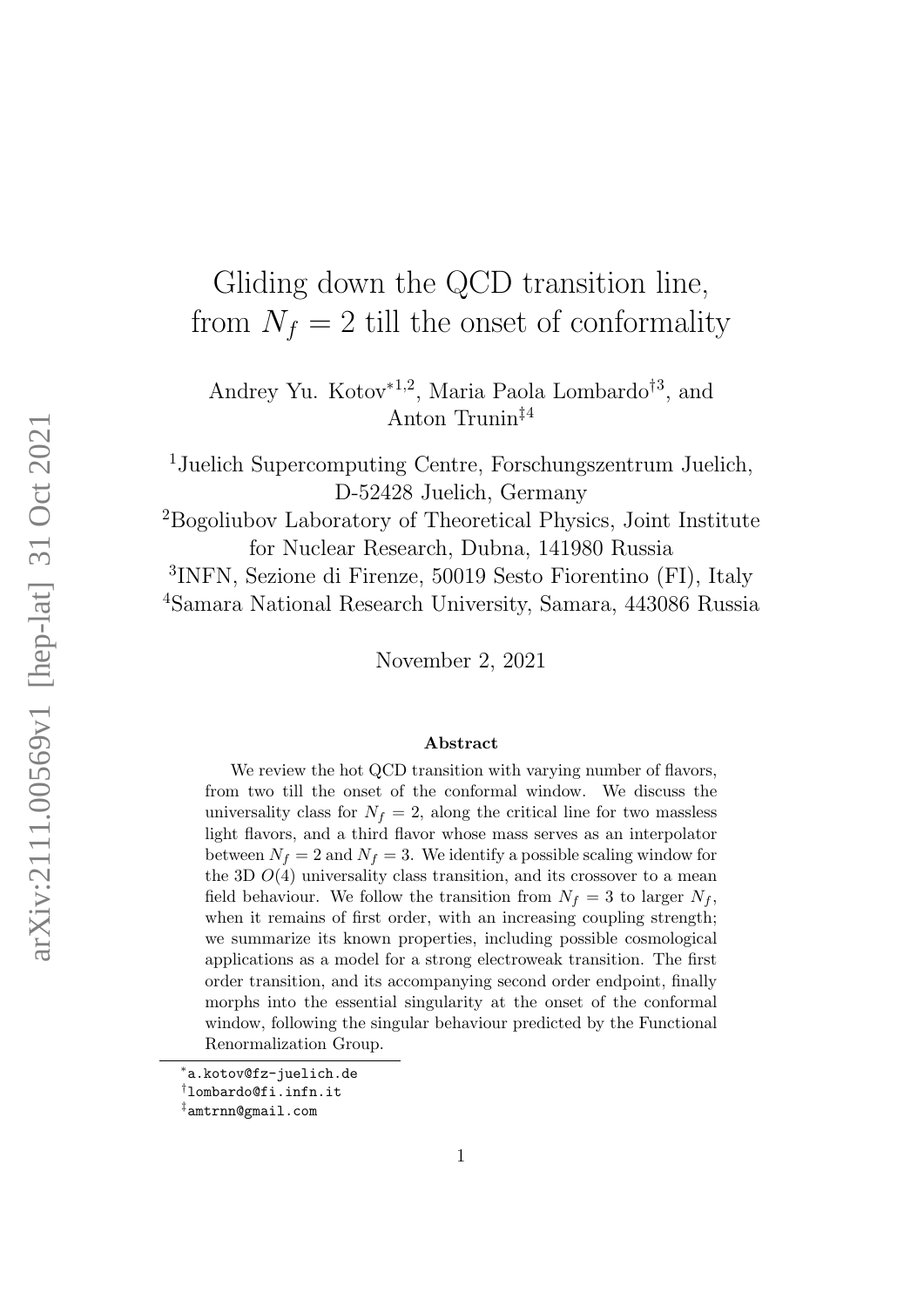#### 1 Phases of QCD and critical behaviour

Strong interactions have different phases in the space of the number of flavors  $N_f$ , quark mass, temperature [\[1,](#page-22-0) [2\]](#page-22-1). At low temperatures and low number of flavors their chiral symmetry is spontaneously broken. The hot symmetric phase is known as quark gluon plasma; in the chiral limit the phase transitions may be of a second order for  $N_f = 2$ , probably in the universality class of the three dimensional  $O(4)$  ferromagnet. The addition of a third flavor to the  $N_f = 2$  theory produces the so-called  $N_f = 2 + 1$  theory, which interpolates between  $N_f = 2$  and  $N_f = 3$  [\[3\]](#page-22-2). The strength of the transition increases with  $N_f$  [\[4\]](#page-22-3), and it is unclear when it turns into a first order transition [\[5–](#page-22-4)[7\]](#page-23-0). At zero temperature the symmetric phase is conformal: it is separated from the broken phase by a conformal phase transition  $[2, 8]$  $[2, 8]$ . similar to a Berezinskii–Kosterlitz–Thouless (BKT) transition:the scaling of the order parameter reveals an essential singularity. It is not clear - to our knowledge - how the line of first order phase transitions expected at large  $N_f$  would turn into a conformal transition, and indeed other scenarios are possible, including a power-law scaling [\[9\]](#page-23-2) and even a first order transition  $[10, 11]$  $[10, 11]$ .

The critical line of QCD (Figure [1\)](#page-3-0) separates the hadronic phase from a hot phase where chiral symmetry is restored - for physical values of the quark masses, this is the phase explored in heavy ion collisions, much explored also on the lattice [\[12,](#page-23-5) [13\]](#page-23-6). At zero temperature, in the broken phase, we have the Goldstone singularity. Above a critical number of flavors the theory is conformal, with anomalous dimension [\[2\]](#page-22-1). The global symmetry of QCD:  $U(n)_L \times U(n)_R \cong SU(n) \times SU(n) \times U(1)_V \times U(1)_A$  valid at classical level is broken by topological fluctuations, for which the  $\eta'$  mass gives an experimental evidence. The remaining symmetry is then  $U(n)_L \times U(n)_R/U(1) \cong$  $SU(n)\times SU(n)\times U(1)_V$ . This prompted the question [\[14\]](#page-23-7): Which chiral symmetry is restored at high temperature?  $U(1)_{A}$  will always be broken, but the amount of breaking may well be sensitive to the temperature, leading to an approximate restoration, and a natural question arises on the interrelation of the  $SU(N) \times SU(N)$  symmetry with the  $U(1)_A$  symmetry. Since the chiral condensate breaks the  $U(1)_A$  symmetry, the only possibilities are a nearcoincidence of the two transitions, or an axial breaking persisting beyond chiral restoration.

The axial symmetry is discriminating: if its breaking is not much sensitive to the chiral restoration, the breaking pattern for  $N_f = 2$  is indeed  $SU(2)_L \times$  $SU(2)_R \rightarrow SU(2)_V$  or  $O(4) \rightarrow O(3)$  [\[1\]](#page-22-0). Due to the associate diverging correlation length, the theory is effectively three dimensional, leading to the well known 3D  $O(4)$  universality class. If instead axial symmetry is correlated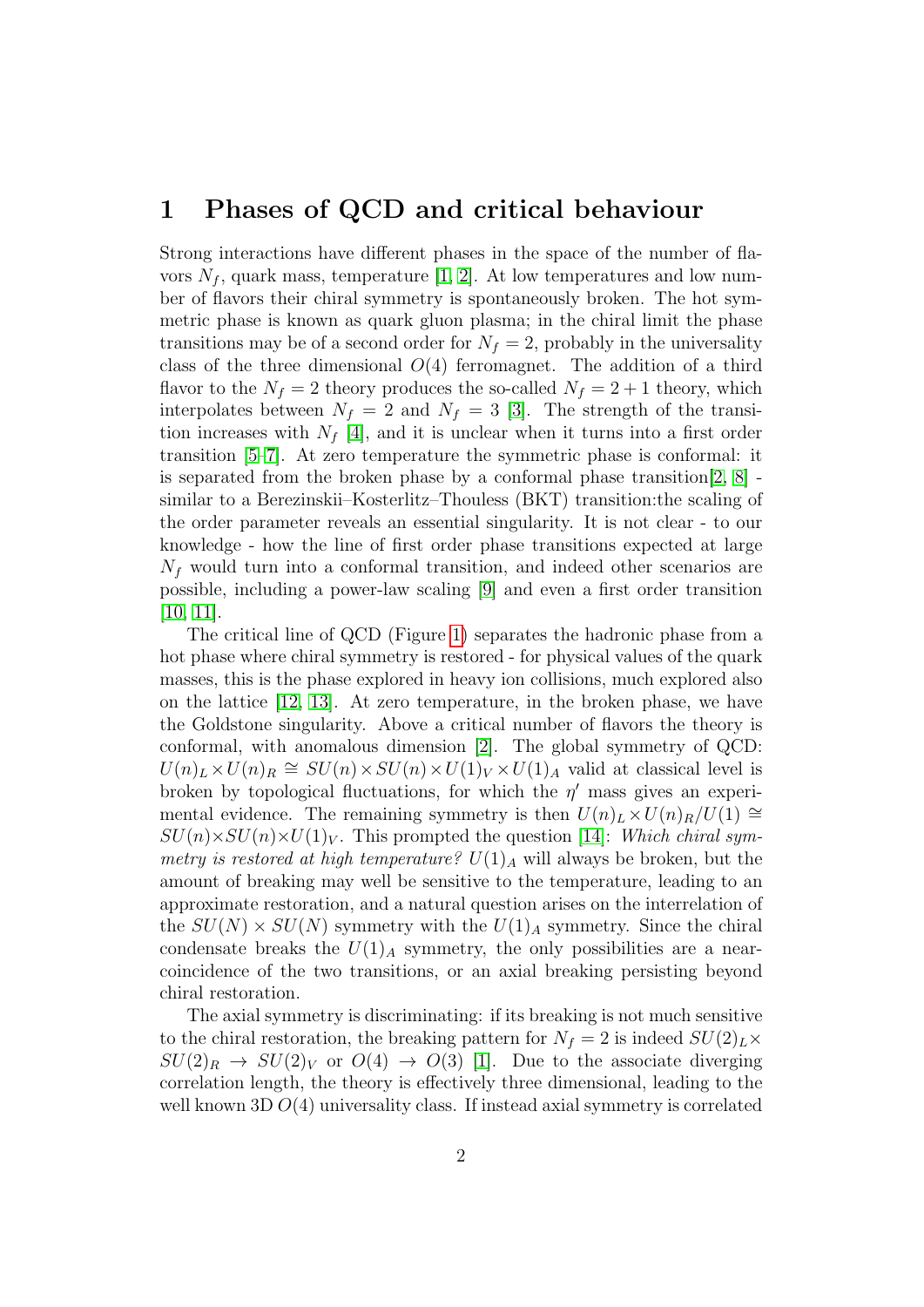with chiral symmetry, the relevant breaking pattern is  $U(2)_L \times U(2)_R \rightarrow$  $U(2)_V$ , hinting either at a first or even at a second order transition with different exponents [\[15\]](#page-23-8).

Beyond two flavors, the issue of the anomaly becomes more subtle: the definition of a proper order parameter for axial symmetry is entangled with different susceptibilities associated with different flavors [\[16\]](#page-23-9). Some studies indicate restoration above  $T_c$  [\[17](#page-23-10)[–31\]](#page-25-0), others find hints of a near-coincidence of the two transitions [\[5,](#page-22-4) [29\]](#page-25-1). Our recent study [\[32\]](#page-25-2), which will be reviewed in detail in Section [4,](#page-10-0) attempts at quantifying the limit of the scaling window and finds compatibility with 3D  $O(4)$ , thus implicitly suggesting a separation between the two transitions. However, we have also observed a correlation between the  $\eta'$  meson mass and the chiral condensate around the transition, which may also be compatible with their coincidence [\[33,](#page-25-3) [34\]](#page-25-4). Figure [2](#page-6-0) and Figure [3](#page-7-0) illustrate two possible scenarios for the critical behaviour and scaling window between  $N_f = 2$  and  $N_f = 3$ . We will discuss them in detail in Sections 3 and 4.

For  $N_f = 3, 4$  the standard lore is a first order transition, even if some contrasting evidence has been reported [\[5\]](#page-22-4). The strength of the transition increases with  $N_f$  [\[4,](#page-22-3) [35–](#page-25-5)[37\]](#page-25-6), and this has been used as a possible paradigm for the generation of gravitational waves at a strong electroweak transition in models with composite Higgs [\[38\]](#page-25-7).

All the phenomena above are intrinsically non-perturbative, and the lattice approach has been extensively used to address them. They are often discussed from different viewpoints, having in mind different applications. Here, we would like to present a general overview, attempting at a synthesis. The remaining of this report is organised as follows: in the next Section we review the theoretical knowledge about the critical line. The following two Sections contain results for  $N_f = 2$  and  $N_f = 2 + 1$ . In these Sections we rely mostly on our work, and, for the latter case, we include some unpublished analysis. In addition, we use this case to illustrate some recent proposal for the study of the critical behaviour. Section [5](#page-16-0) reviews the effort towards the identification of the critical endpoint of a first order transition for  $N_f = 3, 4$ . Section [6](#page-18-0) is devoted to large  $N_f$  and to the approach to the conformal window. We conclude with a brief summing up.

#### <span id="page-2-0"></span>2 Universal approach to phase transitions

We summarize here a few general aspects of the different critical behaviours encountered along the critical line, while the numerical evidence for the different possibilities is discussed in the following Sections.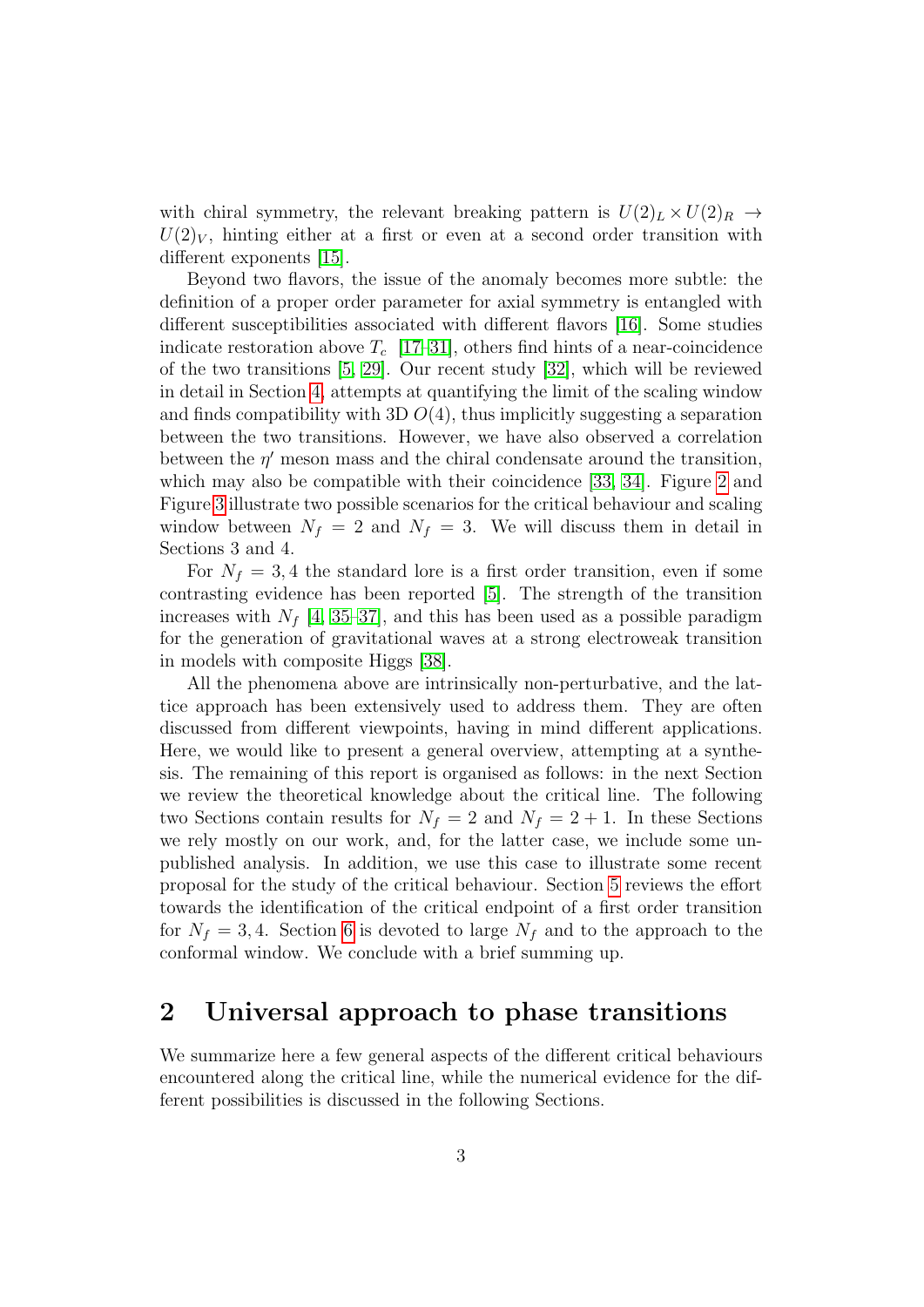

<span id="page-3-0"></span>Figure 1: Sketchy view of the phases of strong interactions in the space spanned by  $N_f$  massless flavors, and temperature T.

To make this discussion self-contained, let us summarize a few facts about phase transitions and critical behaviour, see e.g. Ref. [\[39\]](#page-26-0) for a complete discussion. We consider a system undergoing a phase transition between phases characterised by different symmetries, under the action of an external parameter (temperature, for instance). Early descriptions of such systems were made in the framework of the Landau mean-field theory, which is based on a local, space homogeneous order parameter  $M$ . The free energy  $F$  is analytic in  $M$  and in the temperature  $T$ , and it is truncated to fourth order in  $M: F(M,T) = F(0,T) + Va(T)M^2 + Vb(T)M^4$ , with  $a(T) = a_0\tau$  and  $b = b_0$ , and  $a_0, b_0$  are positive.  $\tau$  is the reduced temperature  $\tau = (T - T_c)/T$ . Under these assumptions, the miniminization of the free energy gives the well-known power-law behaviour for the order parameter with  $M(T) = M_0 \tau^{\beta}$ ,  $\beta = 1/2$ . The Landau theory is readily generalised to include an external field linearly coupled to the order parameter,  $F(M,T) = F(0,T) + Va(T)M^2 +$  $Vb(T)M^4 - V M h$ . The power-law singularity at  $h = 0, T = T_c$  is washed out, while a singular behaviour at  $T_c$  is manifest in the scaling of the order parameter  $M \propto h^{\delta}$ ,  $\delta = 1/3$ . Experiments, however, show that the mean field exponents are not accurate: to address this, a phenomenological scaling theory has been developed, which still produces a power-law behaviour for the order parameter, but with different exponents. A pivotal assumption, theoretically motivated within a Renormalization Group approach, is that the behaviour of the system is completely controlled by a diverging correlation length at the critical point. The essence of the behaviour is captured by the universal Equation of State (EoS), which is characteristic of a given combination of symmetry breaking pattern and dimensionality:

$$
M/h^{1/\delta} = f(t/h^{1/\beta\delta}).\tag{1}
$$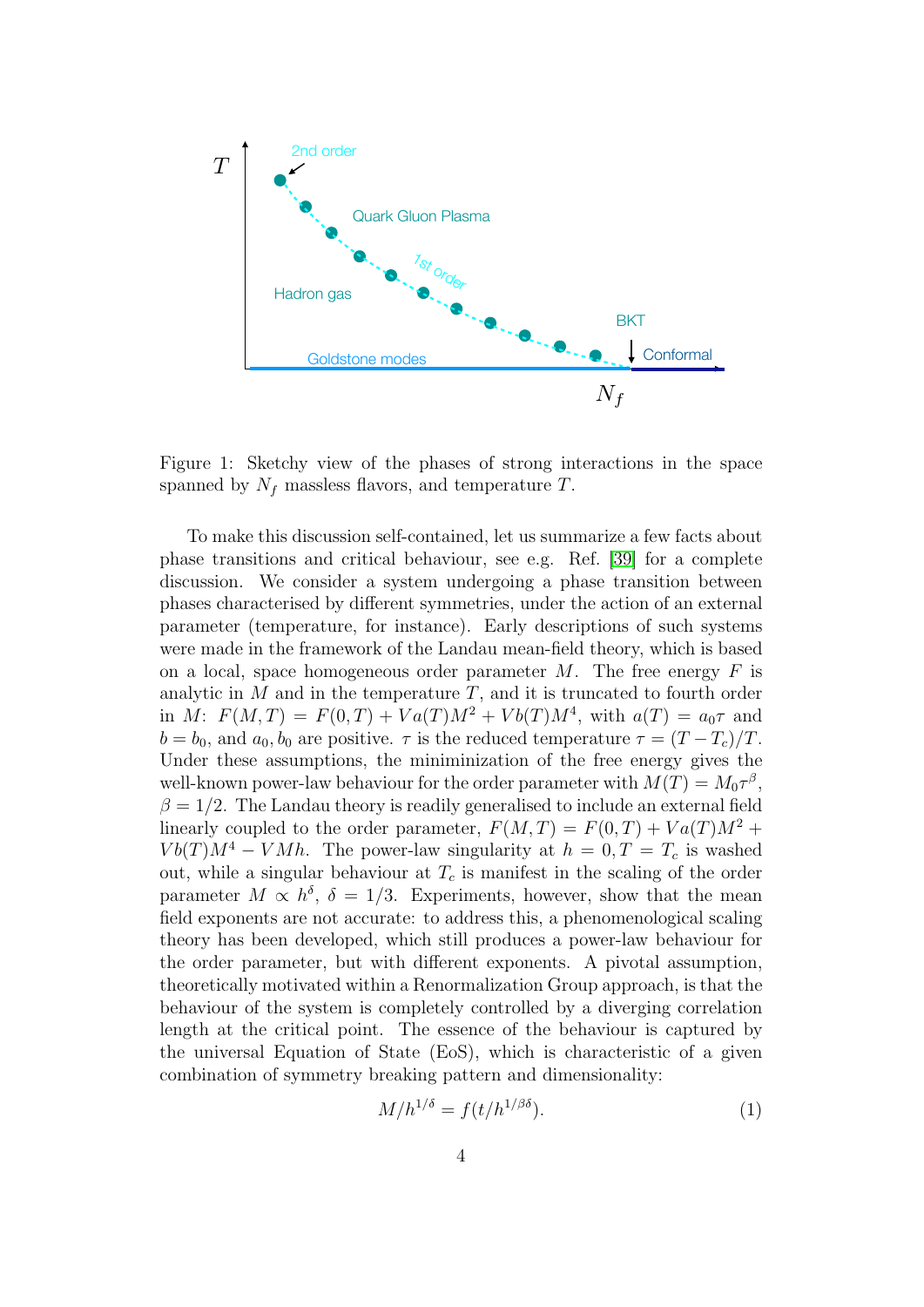In the QCD EoS we will identify  $M \equiv \bar{\psi}\psi$ ,  $h \equiv m_q$ ,  $t \equiv T - T_c$ ,  $m_q$  is the quark mass, and  $T_c$  is the critical temperature in the chiral limit: the bare quark mass and the chiral condensate play the role of the external breaking field and of the spontaneous magnetization. Note that there are two arbitrary normalizations for  $M$  and for  $T$ . A detailed discussion together with explicit calculations in spin models may be found e.g. in Ref.  $[40]$ . f is a regular function: by expanding it to first order, and setting  $\beta = 0.5, \delta = 3$ one recovers the Landau mean field behaviour. The question now is, what triggers the crossover from mean field to the critical behaviour? A short answer is to follow the Ginzburg criterium [\[41\]](#page-26-2): the correlation length increases towards the critical point, and at some point the fluctuations take over, the details of the microscopic behaviour do not matter, and the system shows the appropriate universal behaviour. Interestingly, the same reasoning applies to weakly first order transitions [\[42\]](#page-26-3). In short summary, when approaching a critical region, one may observe first a mean-field behaviour, then, when the Ginzburg criterium is satisfied, the true critical behaviour will appear. The crossover between the interaction-dominated region, which follows mean-field predictions, to the true critical regime, dominated by the diverging correlation length, has been extensively studied in condensed matter systems [\[15,](#page-23-8) [43\]](#page-26-4). In the following, we will search for it in the QCD transition where it is much less explored.

Let us consider first the case of a continuous, second order transition. The discussion is general, we will use, however, as concrete examples the mean field and the three dimensional  $O(4)$  universality class.

To describe the critical behaviour it is convenient to use an alternative, equivalent form of the EoS for the order parameter:

$$
M = h^{1/\delta} f_G(t/h^{1/\beta\delta}).\tag{2}
$$

The high  $x$  and low  $x$  expansions

$$
f_G(x) = x^{-\gamma} \sum_{n=0}^{\infty} d_n x^{-2n\Delta}, x \to +\infty
$$
 (3)

$$
= (-x)^{\beta} \sum_{n=0}^{\infty} c_n (-x)^{-n\Delta/2}, x \to -\infty
$$
 (4)

with  $x \equiv t/h^{1/\beta\delta}$ ,  $\Delta \equiv \beta\delta$ ,  $\gamma = \beta(\delta - 1)$  are known [\[44\]](#page-26-5), and the coefficients have been computed in spin models for the  $O(4)$  continuous universality class [\[44\]](#page-26-5). Ref. [44] found a good interpolating form around  $x = 0$ :

$$
f'_{G}(x) = b_1 + 2b_2x + 3b_3x^2 + 4b_4x^3 + 5b_5x^4 + 6b_6x^5,
$$
 (5)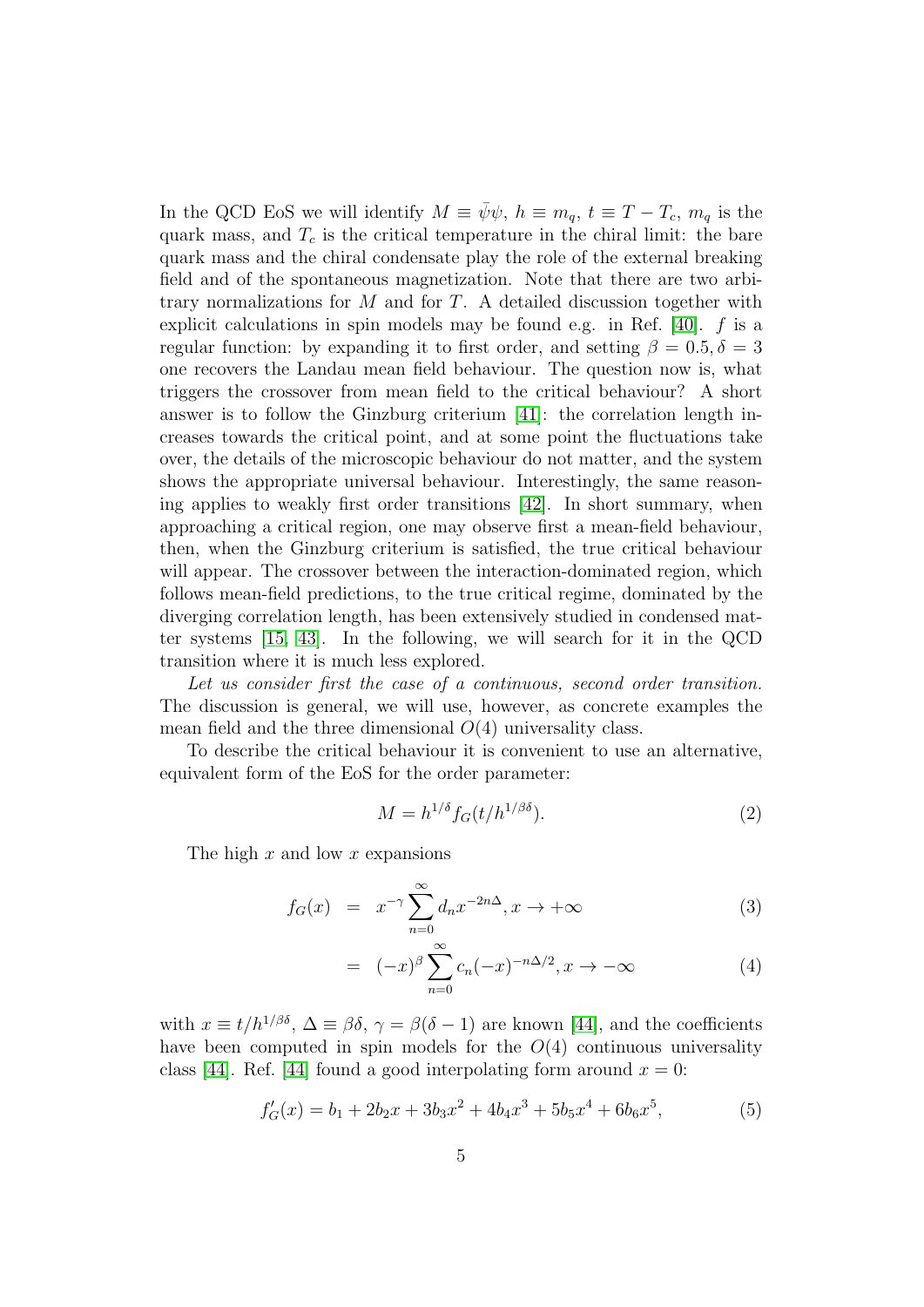whose coefficients are tabulated in the paper [\[44\]](#page-26-5).

To identify the critical scaling, and the critical temperature in the chiral limit, at finite temperatures there are basically three (interrelated) strategies:

- direct comparison with the Equation of State
- the study of the dependence of the pseudo-critical temperatures on the breaking field, also known as scaling of pseudo-critical temperatures
- definition of RG invariant quantities, which do not depend on the breaking field at the critical point.

The second one is probably the most popular: in practice, one relies on pseudo-critical temperatures associated with features of the order parameter, or related observables. For instance, considering the expression for the susceptibilities

$$
\chi_L = \frac{\partial \bar{\psi}\psi}{\partial m}, \n\chi_{\Delta} = \frac{\partial \bar{\psi}\psi}{\partial T}
$$
\n(6)

derived from the EoS, one finds that for the  $O(4)$  universality class they peak at  $t/h^{1/\beta\delta} = 1.35(3)$  and  $t/h^{1/\beta\delta} = 0.74(4)$ , respectively. The corresponding pseudo-critical temperatures

<span id="page-5-0"></span>
$$
T_c^s(m_\pi) = T_c(0) + k_s m_\pi^{2/\beta\delta} \tag{7}
$$

(where s labels the different observables) should scale with the pion mass  $m_{\pi}$  with the same exponent  $2/\beta\delta$ , but with different  $k'_{s}s$ , whose ratio is a prediction of universality. The longitudinal and transverse susceptibility  $\chi_L$ and  $\chi_T$ , where  $\chi_T \equiv \langle \psi \psi \rangle / m$ , may be used to implement the third approach, based on RG invariant quantities [\[45–](#page-26-6)[47\]](#page-26-7).

All these approaches are prone to suffer from the contamination of regular terms, especially when the pseudo-critical temperature  $T_c^s$  associated with the particular observable s under consideration has a strong dependence on the breaking field, i.e. on the pion mass (see also Refs. [\[17,](#page-23-10) [32\]](#page-25-2)). These considerations suggest an alternative order parameter [\[32\]](#page-25-2), see also [\[48,](#page-26-8) [49\]](#page-26-9), free from linear contributions:

$$
\langle \bar{\psi}\psi \rangle_3 \equiv m(\chi_T - \chi_L) \equiv \langle \bar{\psi}\psi \rangle - m\chi_L \equiv \langle \bar{\psi}\psi \rangle - m \frac{\partial \langle \bar{\psi}\psi \rangle}{\partial m}.
$$
 (8)

We dubbed this order parameter  $\langle \bar{\psi}\psi \rangle_3$  to highlight the fact that the leading m correction in its Taylor expansion, when defined, is  $m<sup>3</sup>$ . Longitudinal and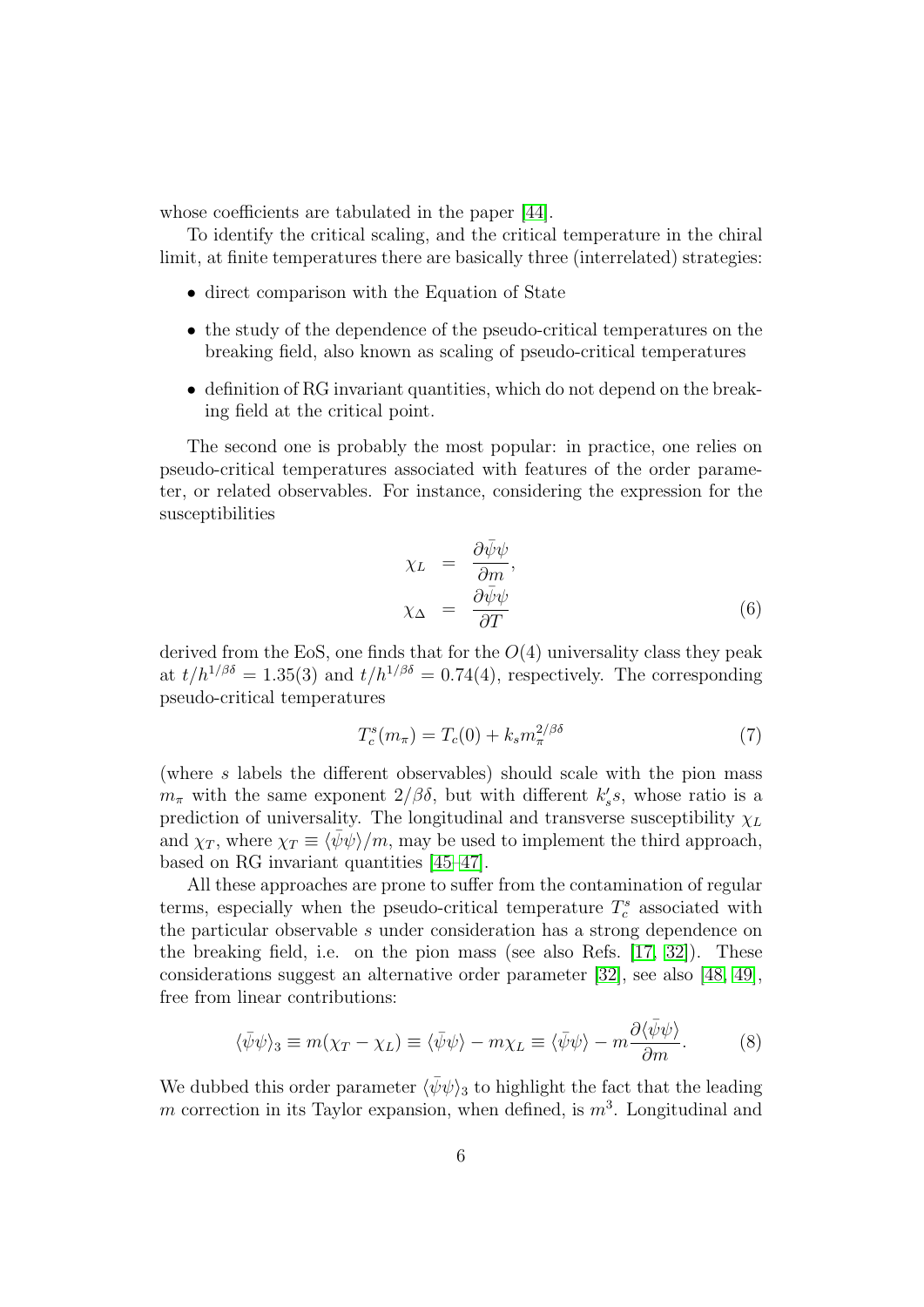

<span id="page-6-0"></span>Figure 2: Zooming in the region between  $N_f = 2$  and  $N_f = 3$ : assuming a 3D  $O(4)$  scenario, with hypothesized scaling windows in the  $m_l, m_s$  plane (upper diagram).The dotted lines are a possible sketchy behaviour of the crossover between the mean field region and the critical region.

transverse susceptibility become degenerate at the transition in the chiral limit, hence their difference is an order parameter.

The *m* factor has been included to avoid divergencies in the chiral limit in the broken phase. The associated Equation of State reads:

$$
\frac{\langle \bar{\psi}\psi \rangle_3}{m^{1/\delta}} = f_G(x)(1 - 1/\delta) + \frac{x}{\beta \delta} f_G(x)'.\tag{9}
$$

Interestingly, the high temperature leading term is  $\langle \bar{\psi}\psi \rangle_3 \propto t^{-\gamma - 2\beta\delta}$  rather than  $\langle \bar{\psi}\psi \rangle \propto t^{-\gamma}$ : the decay is rather fast, not surprisingly given that this observable is closer to the chiral condensate in the chiral limit.

In Figure [4](#page-8-0) we compare the EoS for  $\langle \bar{\psi}\psi \rangle$ <sub>3</sub> with the one for  $\langle \bar{\psi}\psi \rangle$  for the  $3D O(4)$  Universality class, and for mean field. Note the sharper decrease of  $\langle \psi \psi \rangle_3$ , consistent with it being closer to the critical behaviour. Away from criticality dimensional reduction is less and less justified, and the system remains four dimensional and possibly closer to mean field. For instance, mean field scaling has been reported in large- $N$  Gross-Neveu [\[50\]](#page-26-10), where the scaling window shrinks to zero, and also in weak first order transitions [\[42\]](#page-26-3). The extent of the scaling window is a non-universal feature - a recent analysis for spin models is in Ref. [\[51\]](#page-27-0). It is then very natural to compare the 3D  $O(4)$  Equation of State with the prediction of mean field: mean field is indeed very close to 3D  $O(4)$  (see again Figure ??), so the transition from the scaling window to a regime with small fluctuations could be very smooth.

From the Equation of State data we can estimate the inflection point, which will drive the behaviour of the pseudo-critical temperature associated with  $\langle \psi \psi \rangle_3$ ,  $x_{\text{infl}} = 0.55(1)$  where the error has been estimated from the dis-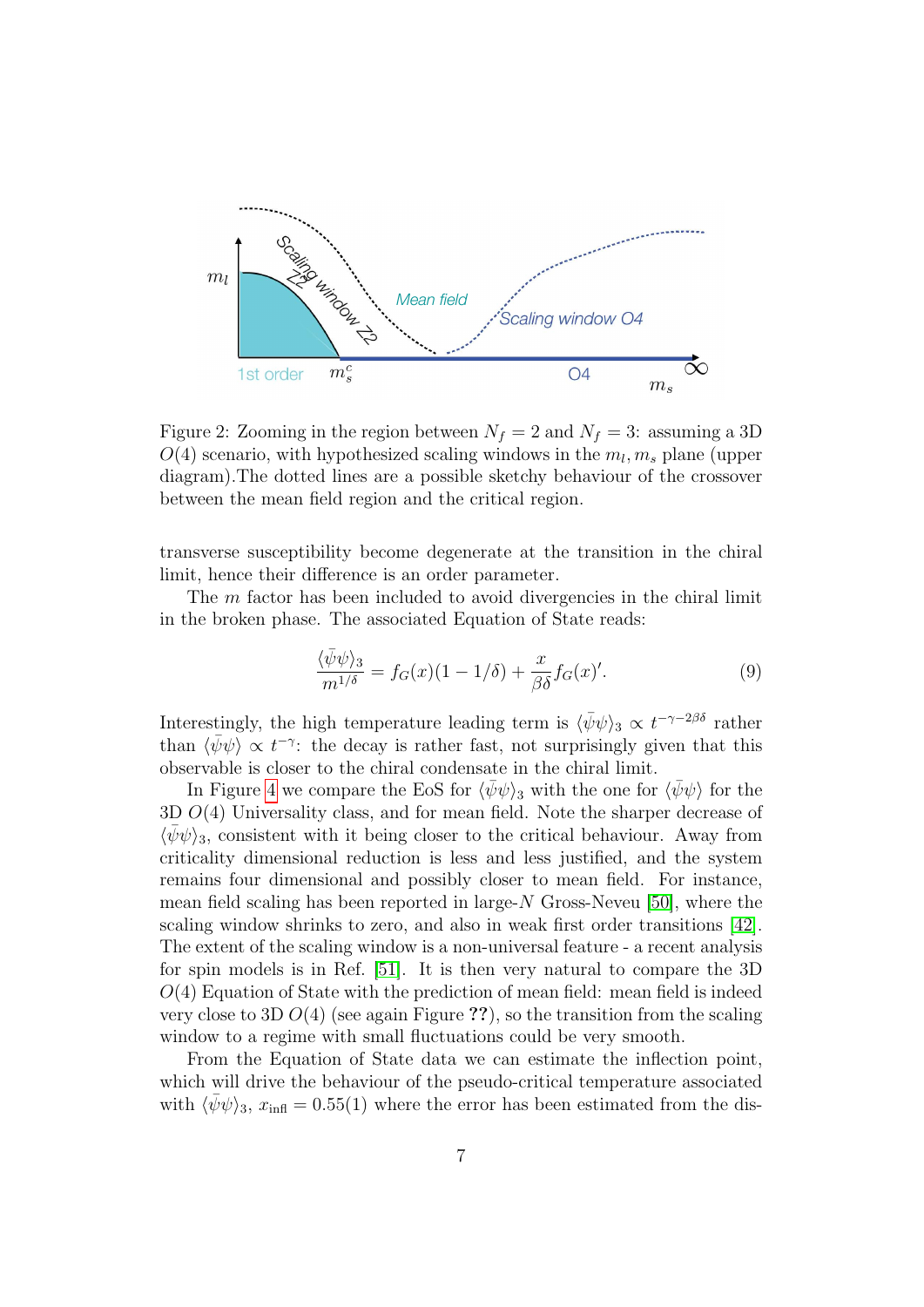

<span id="page-7-0"></span>Figure 3: As Figure [2,](#page-6-0) but for a first order transition extending from  $N_f = 2$ to  $N_f = 3$ . There are no theoretical predictions for the shape of the critical  $Z_2$  line and the scaling window, the lines are merely indicative. Above the upper dotted line the behaviour should be compatible with mean field.

| Observable |          |         |                |
|------------|----------|---------|----------------|
|            | (.35(3)) | 0.74(4) | $\mid 0.55(1)$ |

<span id="page-7-1"></span>Table 1:  $k<sub>s</sub>$  for three chiral observables, from the 3D  $O(4)$  Equation of State, see Eq. [\(7\)](#page-5-0).

persion of different fits interpolating the high and low temperature branches. Table [1](#page-7-1) summarizes the finding for the  $k'_s s$  for the different chiral observables.

As we will discuss in Section [4,](#page-10-0) as of today,  $N_f = 2$  is serious candidate for a second order behaviour.

We move from second to first order transition by increasing  $N_f$ . One way to interpolate continuously between different  $N_f$ 's is by tuning the mass of the 'extra' flavor. The original discussion is Ref. [\[3\]](#page-22-2), and refers to the horizontal axis of Figure [2:](#page-6-0) there is a first order transition for  $N_f = 3$ , terminating at a critical point in the  $Z_2$  universality class at  $m_s = m_{\text{crit}}^s$ . For  $m_s \gg m_{\text{crit}}^s$ ,  $m_s$  merely renormalizes the coefficients of the effective action, resulting in a shift of the critical temperature, without changing the critical behaviour [\[3\]](#page-22-2). In this case one conventionally assumes that there is a line of second order transition  $\infty > m_s > m_{\text{crit}}^s$ ,  $T_c = T_c(m_s)$ . The question is, how the scaling window for  $N_f = 2$  morphs into the scaling window around  $m_{\text{crit}}^s$ . Figure [2](#page-6-0) presents a simplistic scenario: the scaling windows in  $m_l$ on either sides shrink till they almost disappear in the middle. So the two scaling windows basically do not communicate. A more compelling answer would require an analysis of the pseudo-critical behaviour around  $m<sub>crit</sub><sup>s</sup>$  [\[52\]](#page-27-1).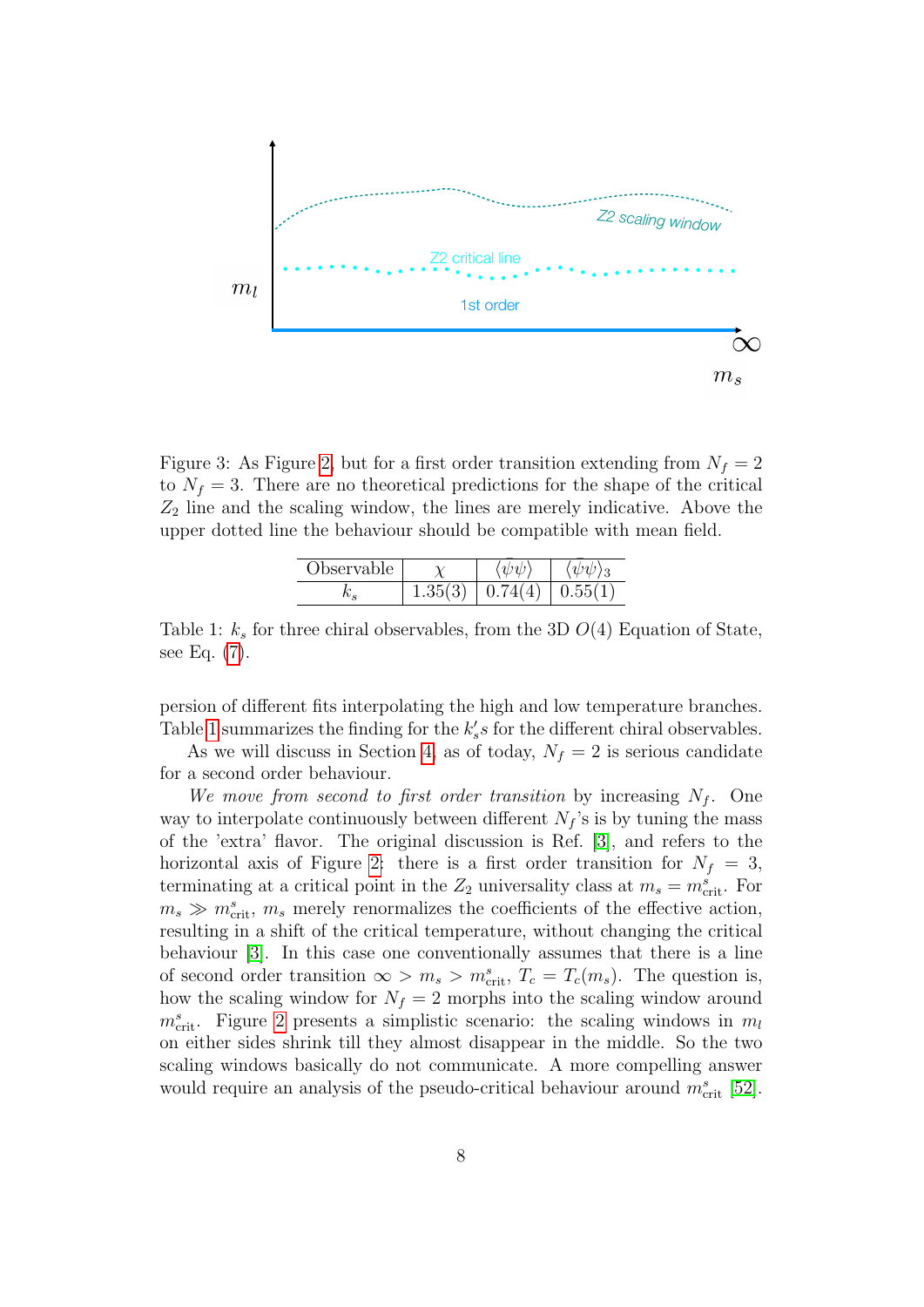

<span id="page-8-0"></span>Figure 4: The Equation of State for the chiral condensate  $\langle \bar{\psi}\psi \rangle$  and the new order parameter  $\langle \psi \psi \rangle_3$  in the critical region for the  $O(4)$  three dimensional universality class, and for mean field. For a more direct comparison we also plot the results suitably rescaled as thin lines (from Ref. [\[32\]](#page-25-2)).

Interestingly, in Ref. [\[16\]](#page-23-9) the standard subtracted condensate

$$
\chi_S - \chi_K = \frac{2m_s}{m_s^2 - m_l^2} \left[ \langle \bar{q}q \rangle_l(T) - 2 \frac{m_l}{m_s} \langle \bar{s}s \rangle(T) \right] \tag{10}
$$

has been advocated as a diagnostic tool for the behaviour with a finite  $m_s$ . Figure [3](#page-7-0) shows the alternative first order scenario, which is also a generic prototype for larger  $N_f$ .

The *first order* region for larger  $N_f$  is 'uneventful' from the perspective of the critical behaviour. Its important feature is the endpoint: when the breaking field becomes stronger, the transition weakens, and finally it becomes a continuous one. The weakening of the first order transition has been studied in detail in q-state Potts models [\[42\]](#page-26-3), where the strength of the transition has been linked to the position of the spinodal point - the apparent divergence point of the correlation length. At the endpoint of the first order transition the strength becomes zero, and the spinodal points collapse on the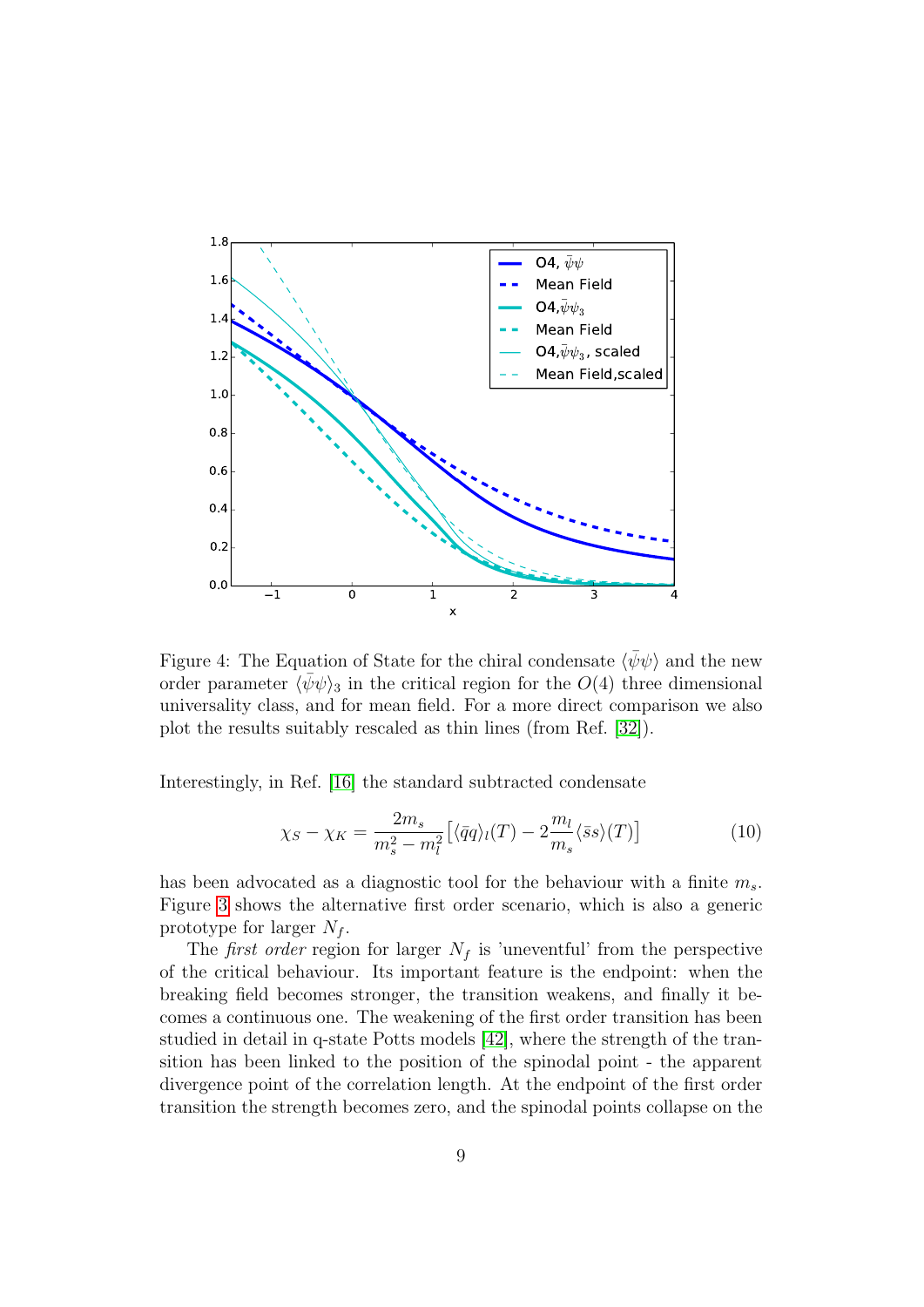critical point. The axes are no longer the usual ones, and are defined by the directions of the first order line. A clean observation of the endpoint is essential to complete the analysis of a first order behaviour.

When  $N_f$  increases, the coupling at the transition is known to become stronger [\[36,](#page-25-8) [37\]](#page-25-6). The zero temperature theory has scale separation, and may be used to model a composite Higgs [\[38\]](#page-25-7). The high temperature first order transition may offer a model of a strong electroweak transition [\[53\]](#page-27-2), a very attractive possibility for gravitational wave generation.

The zero temperature quantum phase transition is expected to be conformal [\[2\]](#page-22-1), although other possibilities cannot be excluded, including a first order transition  $[10, 11]$  $[10, 11]$ , and a power-law scaling  $[9]$ . It occurs for a noninteger number of flavors, and observing it by extrapolation needs a control on the scaling setting procedure for different theories. The behaviour with a finite mass is less established in this case. It is studied in Ref. [\[54\]](#page-27-3), but to our knowledge this general scaling has not been directly applied to the case at hand. The universal behaviour of a conformal transition with a breaking field remains an open problem.

# <span id="page-9-0"></span>3  $N_f = 2$

A much discussed scenario for  $N_f = 2$  is a second order transition, see Figure [2.](#page-6-0) The search for universality is mostly done via the scaling of the pseudo-critical temperature according to Eq. [\(7\)](#page-5-0). The scaling works, within the large errors: basically, the data are consistent with a linear scaling of the pseudo-critical temperature with the pion mass, to be compared with the predicted power law scaling with  $T_c(m_\pi) \propto m_\pi^{2/\delta} \simeq m_\pi^{1.08}$  for the 3D  $O(4)$ universality class. The  $U(2) \times U(2) \rightarrow U(2)$  pattern predicts a very similar scaling,  $m_{\pi}^{2/\delta} \simeq m_{\pi}^{1.16}$ , leading to an indistinguishable behaviour within the current errors.

The possibility of a first order transition is also explicitly considered for two flavors. In such scenario, depicted in Figure [3,](#page-7-0) the first transition region stretches all the way till there  $N_f = 3$ , bordered by a line of  $Z_2$  endpoints [\[5\]](#page-22-4).

The  $Z_2$  endpoint has been extensively searched for in QCD with three flavors (see next Section), and it has proven to be elusive and very sensitive to lattice details. As a part of these uncertainties, there is no clear indication of mixing at the critical point, so in practical analysis the mixing is ignored. The search for a first order scenario then relies on direct searches, so far unsuccessful, at small masses, as well as on the scaling of the pseudo-critical temperature:

$$
T_c^s(m_\pi) = T_c + k_s A (m_\pi^2 - m_c^2)^{1/\beta\delta} \tag{11}
$$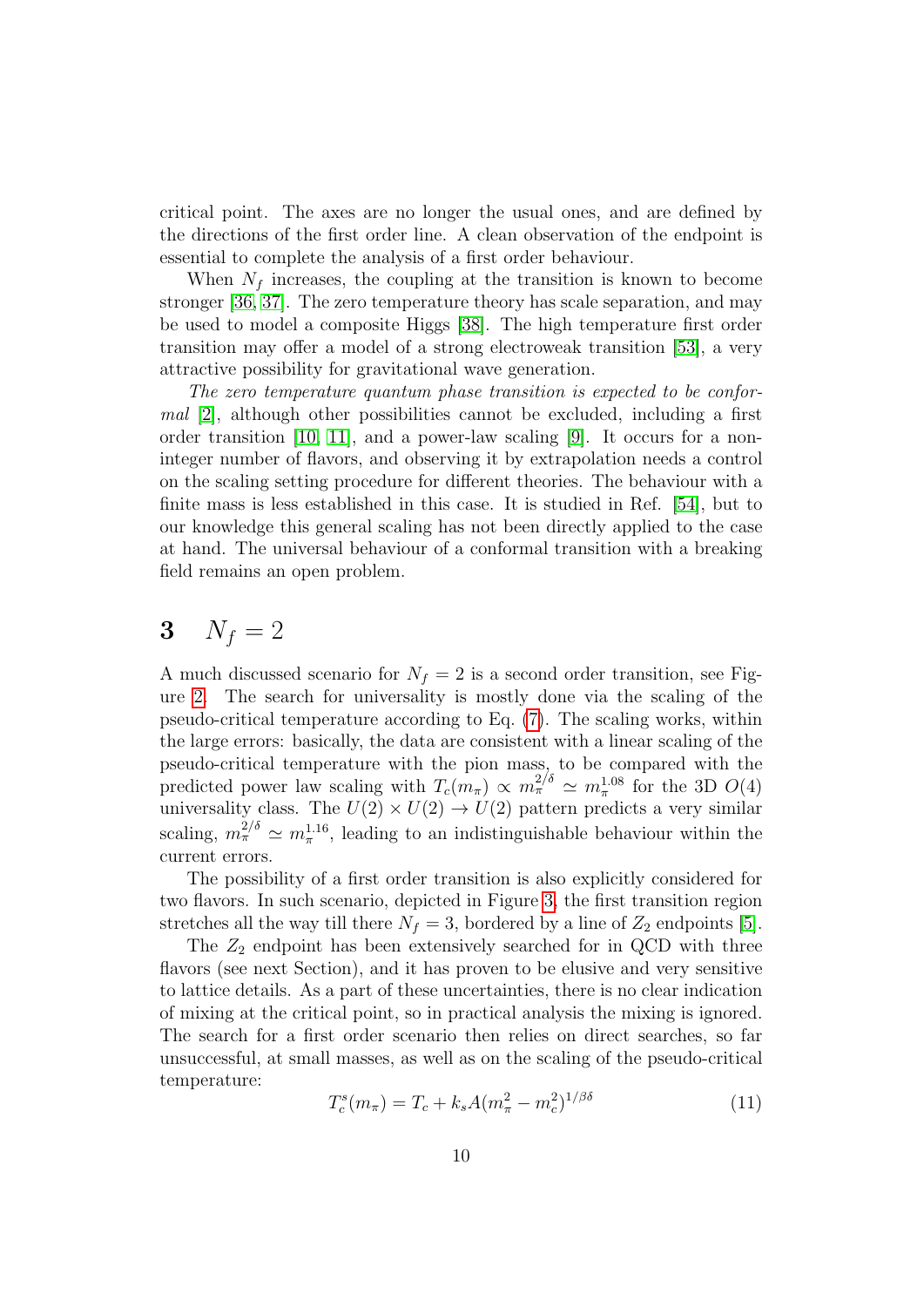with  $1/\beta\delta = 0.64$  for the  $Z_2$  universality class [\[55\]](#page-27-4).

The outcome of these analysis [\[56\]](#page-27-5) is that there is no evidence for  $m_c$ . A recent study [\[29\]](#page-25-1) confirms these findings, after performing a careful comparison of the different breaking patterns. Summing up, it is impossible to discriminate among different universality classes on the basis of the scaling of  $T_c(m_\pi)$  alone. On the positive side, the critical temperature in the chiral limit is robust against different choices:  $T_c(0)(O(4)) = 163(27)$  MeV and  $T_C(0)(U(2) \times U(2)) = 167(25)$  MeV, which compares well with the twisted mass results  $T_c = 152(26)$  [\[56\]](#page-27-5).

We mark this result in the  $m_{\pi}, m_s, T$  space in Figure [8,](#page-16-1) and in the  $N_f, T$ plane in Figure [9,](#page-17-0) which we will discuss more later.

On the analytic side, interesting studies in four dimensions [\[9\]](#page-23-2) have suggested scaling behaviour only for pion masses below 1 MeV. There is, however, an apparent scaling for much larger masses, and it would be interesting to see whether the apparent scaling for larger masses is compatible with a mean field analysis.

Important complementary information comes from the analysis of screening masses [\[14\]](#page-23-7): some studies find the axial breaking much reduced at the chiral transition. A detailed discussion is found in Ref. [\[28\]](#page-24-0), but the issue remains open as different observables appear to give different information.

# <span id="page-10-0"></span>4  $N_f = 2 + 1$ , and the physical point

This is a much studied theory, as it includes the physical case of a strange mass (see Figure [2\)](#page-6-0) with hope that the light quarks will still be within, or not too far from, the scaling window. We note that the results in the chiral limit may have a phenomenological relevance, according to low energy effective theory computations: the two massless flavor chiral transition temperature is an upper bound for the temperature of the critical endpoint [\[47\]](#page-26-7). Clearly only a full ab-initio computation may confirm or disprove this, and, in turn, such observation would be a validation of these models.

This Section is mostly based on our recent work [\[32\]](#page-25-2), where we have made use of the ad-hoc order parameter introduced in Section [2.](#page-2-0) The results are obtained with a dynamical charm. However, around the critical temperature a dynamical charm is completely decoupled, hence we are effectively discussing the  $N_f = 2 + 1$  theory, with a physical strange mass. We have simulated four different pion masses, from the physical value till 470 MeV. Our simulations are performed in the fixed scale approach, where we keep the bare lattice parameters fixed and vary temperature by varying the number of lattice spacings in the temporal direction, to cover a temperature span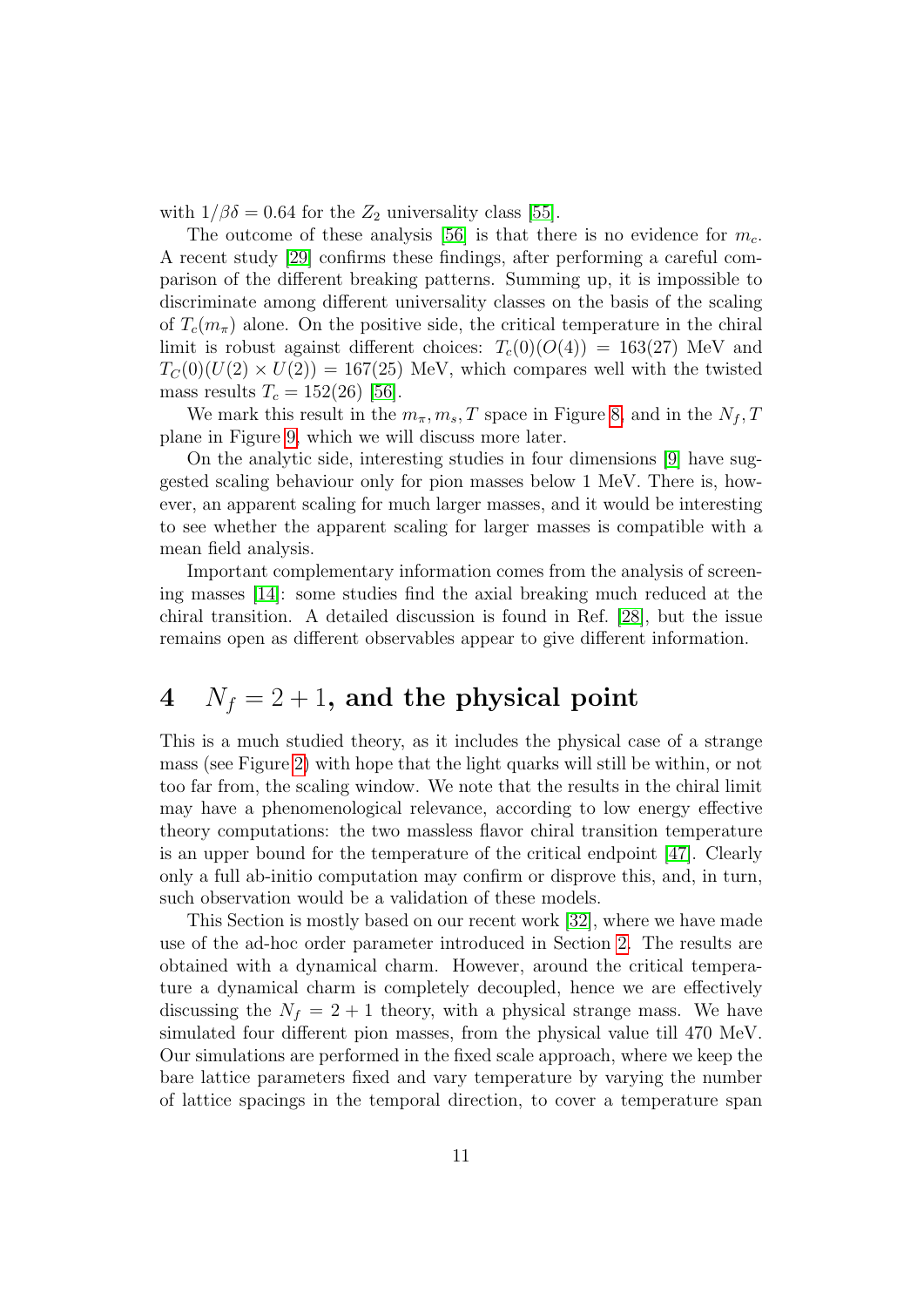| $m_{\pi}$ [MeV] | $T_{\Delta}$ | $T_{\Delta_3}$ | $T_{\rm v}$   |
|-----------------|--------------|----------------|---------------|
| 139             | 157.8(7)(10) | 146.2(21)(1)   | 152.7(13)(23) |
| 225             | 172(3)(1)    | 163.3(18)(8)   | 171(6)(1)     |
| 383             | 187(5)(1)    | 178(4)(0)      | 192(3)(1)     |
| 376             | 197(2)(0)    | 181(1)(4)      | 197(2)(3)     |

<span id="page-11-0"></span>Table 2: Pseudo-critical temperature extracted from the chiral observables, from Ref. [\[32\]](#page-25-2).

ranging from 120 MeV till 800 MeV, approximatively. Our ensembles as well as more details can be found in Refs. [\[32–](#page-25-2)[34\]](#page-25-4).

Before turning to our results, let us briefly summarize the current status. By use of a subtracted condensate and related susceptibilities, as well as finite volume scaling, Refs. [\[13,](#page-23-6) [17\]](#page-23-10) find a satisfatory  $O(4)$  scaling up to nearly physical pion mass, with  $T_c = 132^{+3}_{-6}$  MeV. A recent FRG study [\[57\]](#page-27-6) confirms these findings, but with a slightly larger  $T_c = 142$  MeV in the chiral limit.

For the discussion of the universality class and the chiral limit we consider the chiral condensate, the connected and the full susceptibility. These observables suffer from an additive renormalization, which, in our fixed scale approach, does not affect the estimate of the pseudocritical point. However, it hampers the direct comparison with the Equation of State, and blurs the behaviour of the pseudo-critical temperatures, which receive mass corrections. By contrast, the observable  $\langle \psi \psi \rangle_3$ :

$$
\langle \bar{\psi}\psi \rangle_3 = \langle \bar{\psi}\psi \rangle - m_l \chi_L \tag{12}
$$

is free from linear additive renormalization as well as from linear correction to scaling.

We use various functional forms to parameterize our observables in various intervals, and to identify the associated pseudo-critical temperature. We then use the difference among results from different intervals/fitting forms to estimate the systematic error. In some cases, in particular for the full susceptibility, no explicit parameterization fared well through the data. In this case, we have also used cubic splines as smooth interpolators, estimating statistical uncertainty by adding random Gaussian noise to each point, weighted by statistical uncertainty of our data points. The details can be seen in our recent publication [\[32\]](#page-25-2).

In Table [2,](#page-11-0) reproduced from Ref. [\[32\]](#page-25-2), we summarize our results for the pseudo-critical temperatures extracted from different chiral observables.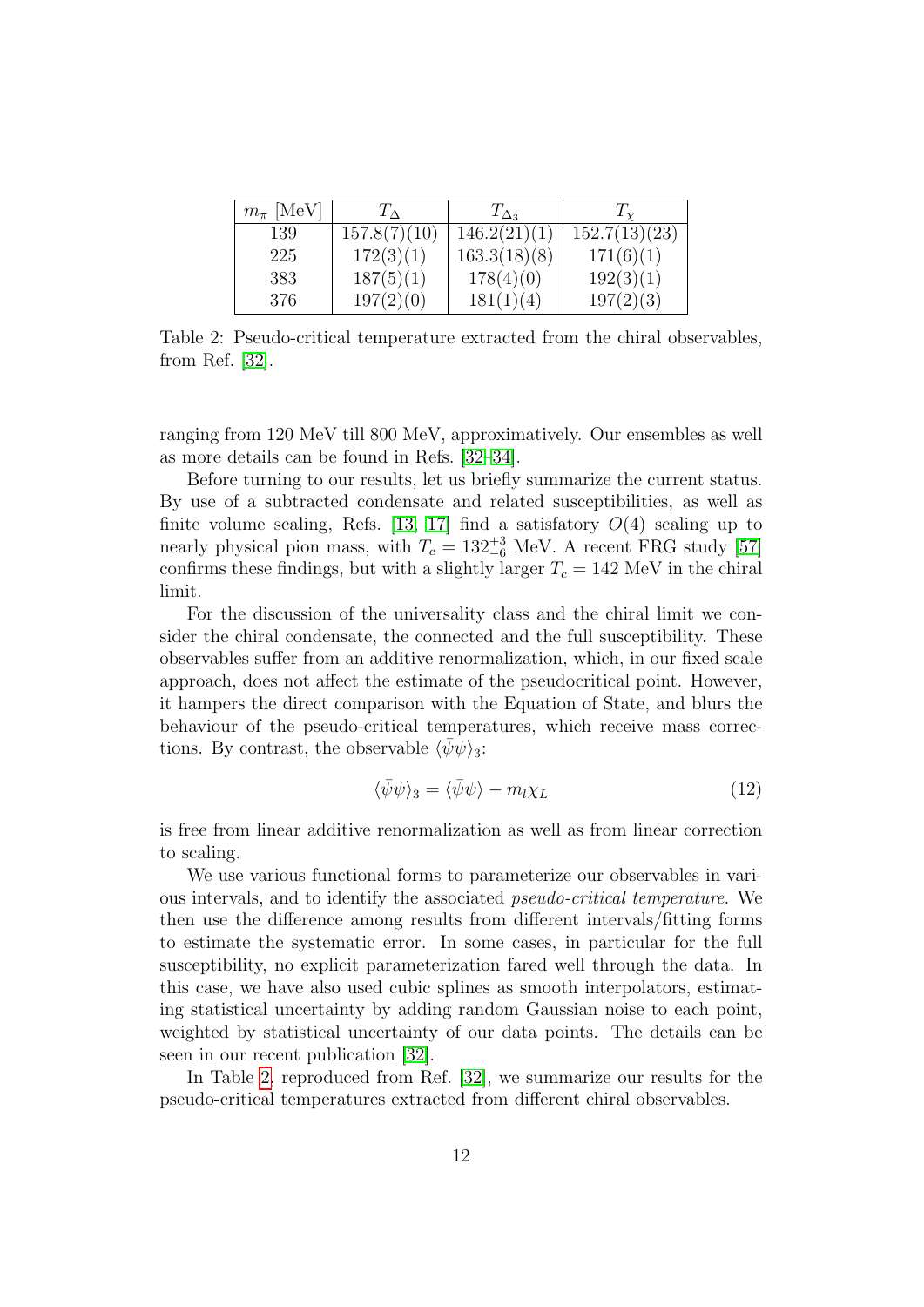

<span id="page-12-0"></span>Figure 5: Pseudo-critical temperatures with their chiral extrapolations: comparison with the results from the HotQCD Collaboration [\[58\]](#page-27-7), FASTSUM Collaboration [\[59,](#page-27-8) [60\]](#page-27-9), Wuppertal-Budapest Collaboration [\[61\]](#page-27-10). The purple diamond at  $m_{\pi} = 0$  marks the critical temperature [\[47\]](#page-26-7), which compares well with our result  $T_0 = 134^{+6}_{-4}$  MeV (light-green cross, slightly shifted for better readability). From Ref. [\[32\]](#page-25-2).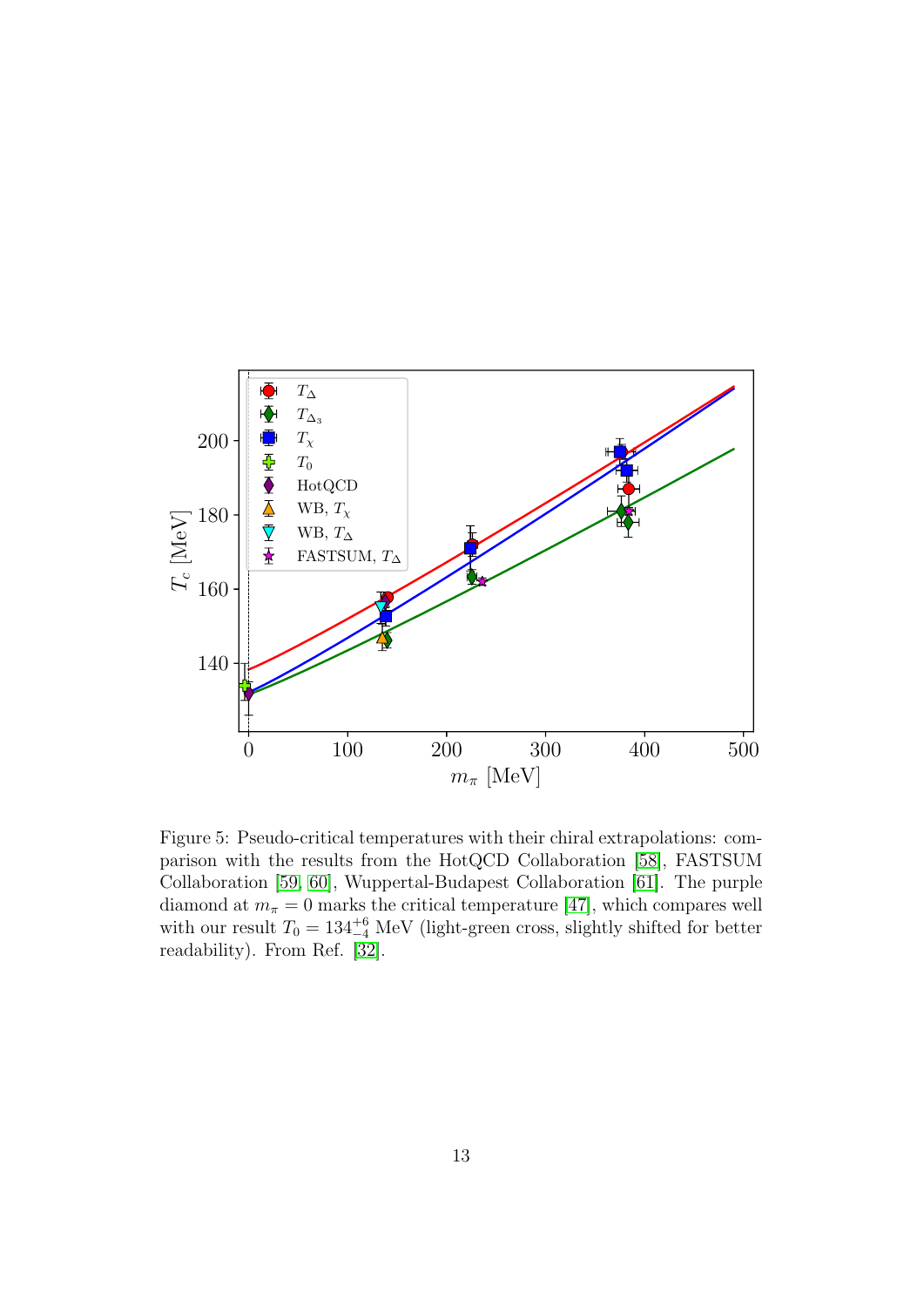The fits for the pseudo-critical temperatures proceed exactly as for the  $N_f = 2$  case, so we do not repeat the discussion here, and simply show the summary plots, from Ref. [\[32\]](#page-25-2), in Figure [5.](#page-12-0) Mutatis mutandis, it remains true that the results in the chiral limit do not depend on the universality class.

An interesting added feature is the possibility to check the ratio of the  $k'_s s$ : the scaling is not quantitatively accurate, but to some extent consistent with 3D  $O(4)$ .

We plot the result for the critical temperature in the chiral limit in the  $m_{\pi}, m_s, T$  space in Figure [8,](#page-16-1) and in the  $N_f, T$  plane in Figure [9.](#page-17-0) In the latter case, we have used the input from Ref. [\[9\]](#page-23-2), which predicts a linear behaviour of the critical line for small  $N_f$ , and an estimate of the critical temperature for  $N_f = 3$  in the chiral limit to convert the result in the chiral limit for light quarks, and a physical strange mass, to a non-integer number of flavor  $N_f \approx 2.6$ .

Since  $\langle \psi \psi \rangle_3$  is free from additive renormalization, and the multiplicative renormalization is available, we can convert it to physical units. This also allows us to attempt a semi-quantitative check of critical scaling. One first simple way of doing this is to identify the scaling of the condensate at  $T_c$ :

$$
\langle \bar{\psi}\psi \rangle_3(m) \propto m_{\pi}^{2/\delta}.\tag{13}
$$

The results for the chiral condensate rescaled by  $m_{\pi}^{2/\delta}$  should cross at the critical point in the chiral limit. The curves for two lightest masses cross around  $T = 138$  MeV [\[32\]](#page-25-2), which may be taken as a tentative estimate of the critical temperature. We can then try to draw the (would be) scale invariant plot  $\langle \bar{\psi}\psi \rangle_3/m_{\pi}^{2/\delta}$  versus  $(T - 138 \text{ MeV})/m_{\pi}^{2\over \beta \delta}$  for different masses. Indeed the results fall more or less on the same curve, see Figure [6,](#page-14-0) and we have observed that this approximate scaling behaviour degrades rapidly when  $T_c$  is varied by more than a couple of MeV around  $T_c = 138$  MeV. However, a fit to the 3D  $O(4)$  Equation of State and a constrained  $T_c = 138$  MeV works nicely only for the physical pion, see the continuous line in Figure [6.](#page-14-0) This behaviour is reminiscent of that observed in Ref. [\[62\]](#page-27-11), where an apparently good scaling is observed at larger masses, which is, however, distinct from the predicted three dimensional  $O(4)$  scaling. In conclusion, after constraining the critical temperature to the best estimate in the chiral limit coming from the empirical universal scaling, we observe a qualitative scaling for the reduced variables, but the would-be universal curve is clearly different from that predicted by the 3D  $O(4)$  universality.

Next, we fit to the 3D  $O(4)$  Equation of State with an open critical temperature, and (pion mass dependent) scaling parameters. The fits are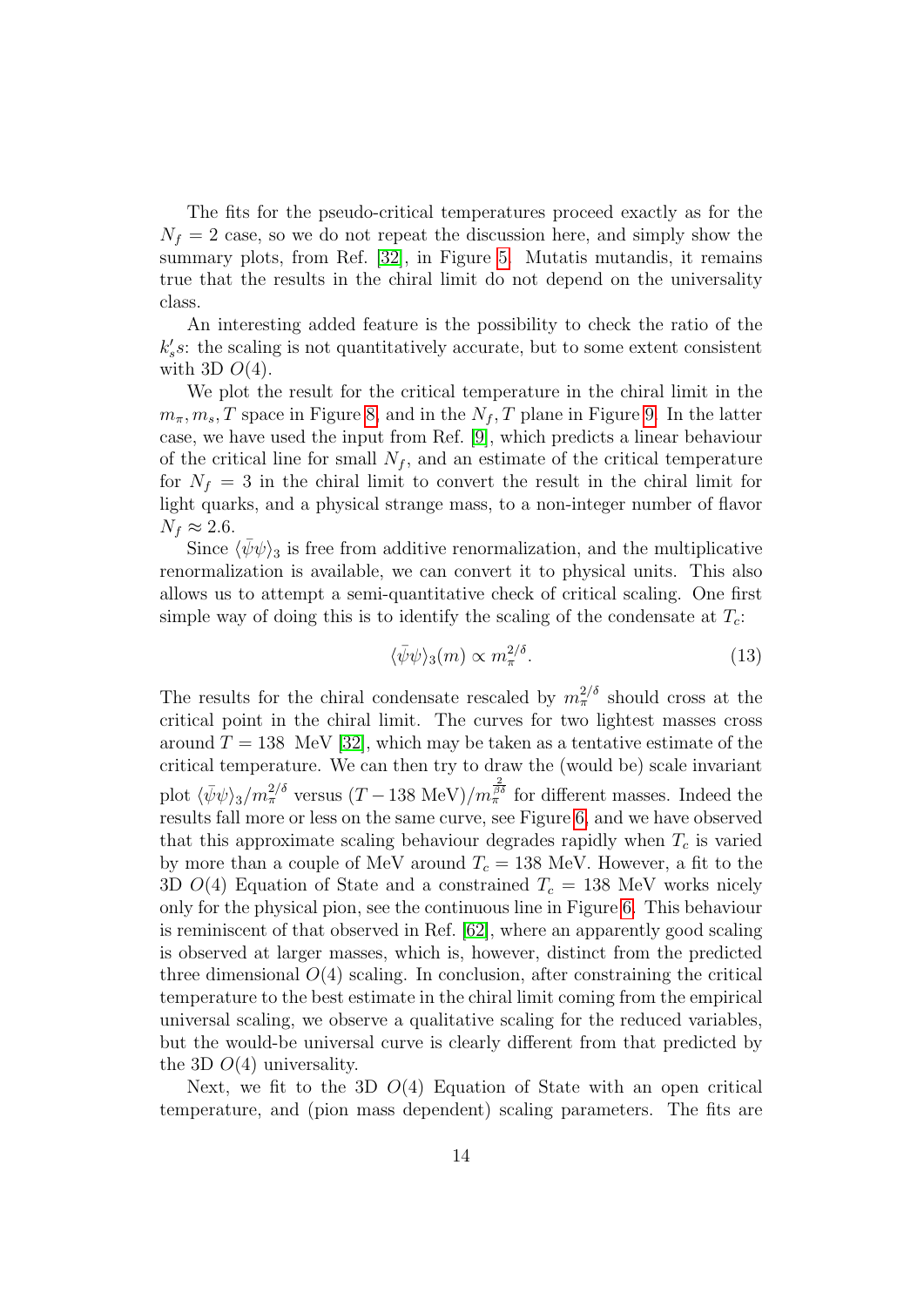

<span id="page-14-0"></span>Figure 6: Emprical 3D  $O(4)$  scaling with fixed  $T_c = 138$  MeV; there is an apparent scale invariance, however the universal EoS fitted for the physical pion mass – computed with a fit in the interval [120–160 MeV] and marked as a continuous line – does not fare well on the results for the other masses.

satisfactory, but the would be critical temperature  $T_c$  depends heavily on the pion mass: we find  $T_c = 142(2), 159(3), 174(2)$  MeV, from light to heavy masses. Interestingly, for the physical pion mass the result for the critical temperature in the chiral limit is consistent with the estimate from the mass scaling of the condensate.

Summarizing: we obtain a good scaling with a common temperature  $T_c = 138$  MeV, but at the price of violating the universal EoS. Or, we fit all the masses to the universal EoS, but at the price of forfeiting the parameters' scaling. The only consistency is for the lowest pion mass, which may be taken as an indication of the onset of the scaling behaviour for masses around the physical values.

Finally, we consider the high temperature limit: in Figure [7,](#page-15-0) left, show fits to a constrained  $O(4)$  behaviour, for our preferred critical temperature in the chiral limit  $T_c = 138$  MeV (the sensitivity to  $T_c$  is very mild in this case): the results in the interval of temperatures [160:300] MeV (marked bold) fare nicely through the data. For  $T > 300$  MeV the behaviour is distinctly different: in the right-hand plot (from Ref. [\[32\]](#page-25-2)) we show the data rescaled according to  $m_q^3 \simeq m_\pi^6$ , the anticipated high temperature leading behaviour, and indeed we see that the scaling is nicely satisfied above 300 MeV. This suggests that the temperature extent of the scaling window above  $T_c$  extends up to about 300 MeV, and then a simple regular behaviour follows, unrelated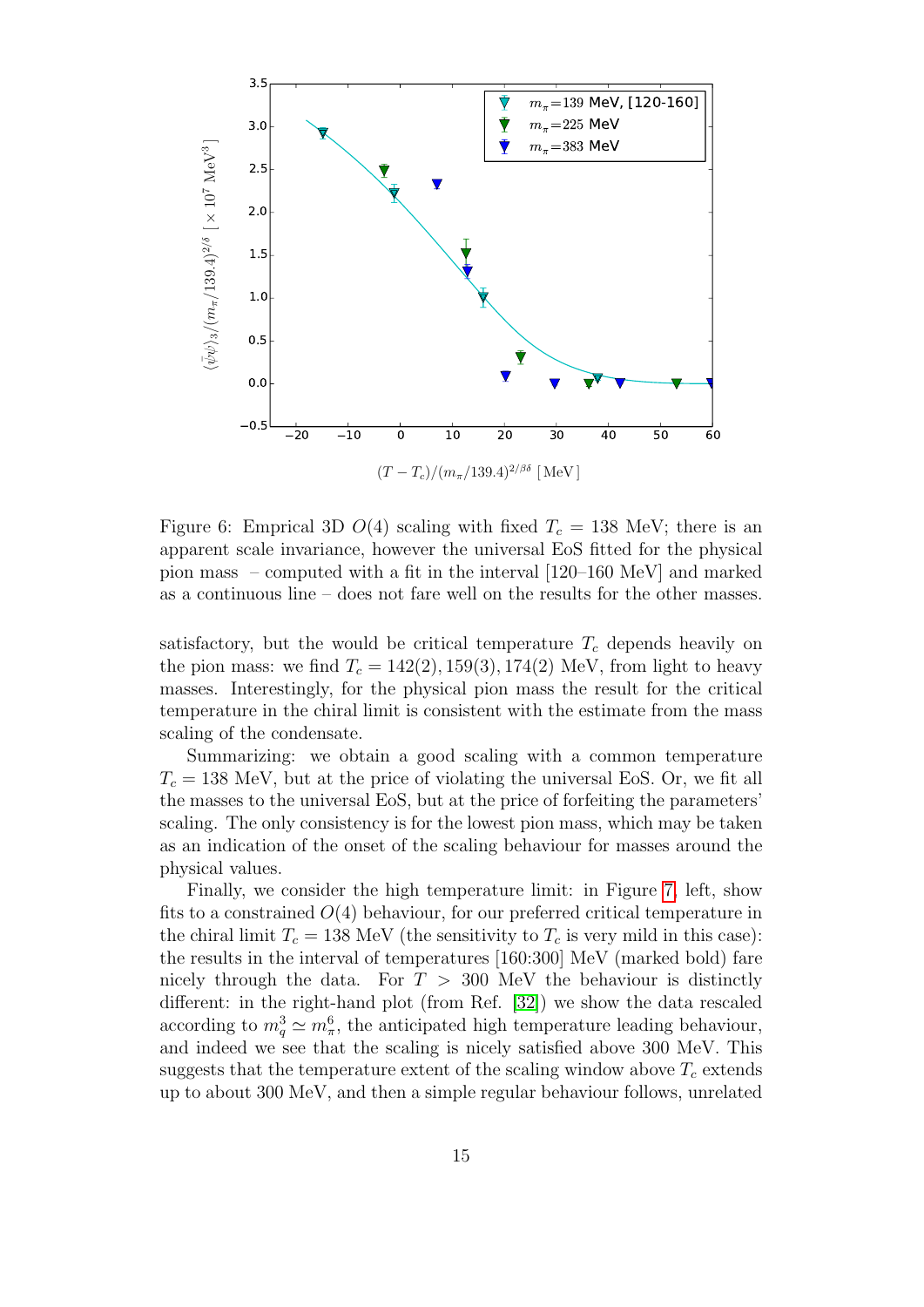

<span id="page-15-0"></span>Figure 7: Fits to a constrained  $O(4)$  behaviour: the results in the interval of temperatures [160:300] MeV (marked bold) fare nicely through the data. For  $T > 300$  MeV the behaviour is distinctly different. In the righthand plot (from Ref. [\[32\]](#page-25-2)) we show the data scaled according to  $m^3 \simeq m_\pi^6$ , the anticipated high temperature leading behaviour.

with criticality. In a previous study [\[63,](#page-28-0) [64\]](#page-28-1) we have found that this is also the threshold for a behaviour consistent with the Dilute Instanton Gas Approximation.

One final comment concerns the  $U(1)_A$  symmetry: given its prominent role, it is natural to resort to its analysis to try to shed more light on the symmetry pattern. But, again, the problem remains open: the current understanding is that it seems to be effectively restored above  $T_c$  [\[17–](#page-23-10)[31\]](#page-25-0), but there is no consensus on the restoration temperature. For instance, Ref. [\[17\]](#page-23-10) finds the axial symmetry still broken at  $T \simeq 1.6T_c$ , while Ref. [\[29\]](#page-25-1) suggests a near-coincidence of axial and chiral transition. An interesting probe of the interrelation of the axial and chiral symmetry is the  $\eta'$  meson, which seems to be well correlated with the chiral condensate also around  $T_c$ , favoring to some extent a close interrelation of the different symmetries [\[34\]](#page-25-4).

As a summary of this discussion, we plot the results in the  $m_{\pi}, m_s, T$ space in Figure [8.](#page-16-1)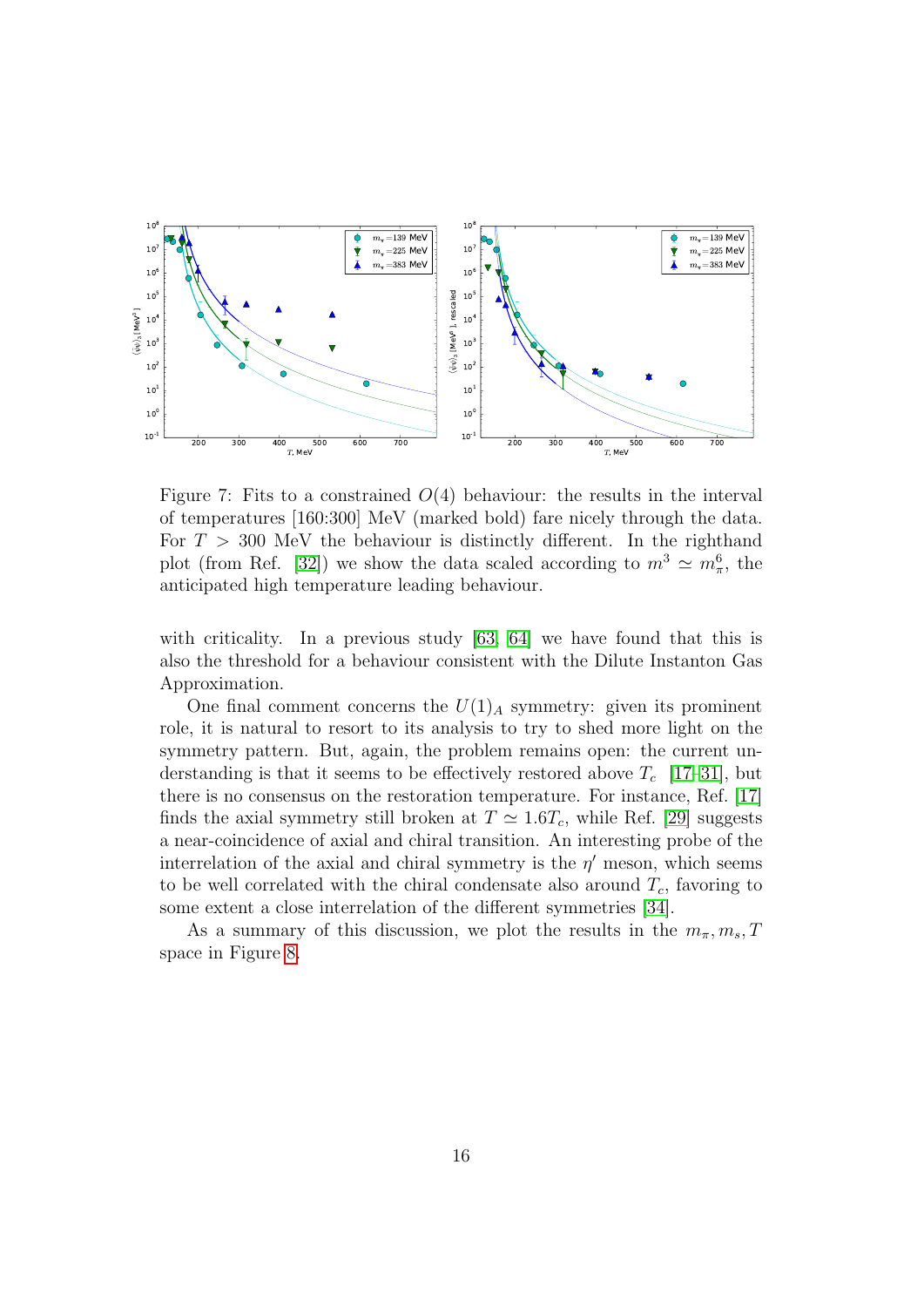

<span id="page-16-1"></span>Figure 8: The space spanned by the pion mass, the strange mass, and the temperature, for strange masses ranging from infinite till the physical value. The scaling window identified for  $N_f = 2 + 1$  is marked in shades of red.

# <span id="page-16-0"></span>5  $N_f = 3, 4$ : between the physical region and the pre-conformal window

Much of the effort in these cases focuses on the search for the critical endpoint of the expected first order transition. Nice overviews of recent results can be found in [\[5,](#page-22-4) [65\]](#page-28-2), including an extensive bibliography. The main conclusion (shared by all authors) is that the precise location of the critical endpoint is hard to pinpoint, and very sensitive to the lattice discretization. Recent results from Ref. [\[66\]](#page-28-3) indicate  $m_{\pi}^c \simeq 110$  MeV and  $T_c \simeq 134(3)$  MeV. This value, rather close to the estimated critical temperature of the  $N_f = 2 +$ 1 flavor, is obviously an upper bound to the critical temperature in the chiral limit for the  $N_f = 3$  theory. Assuming - rather arbitrarily - that the slope of the critical first order line is not too different from the slope of the pseudo-critical line of the  $N_f = 2 + 1 + 1$  theory, one may estimate a critical temperature for the  $N_f = 3$  theory at  $T_c(N_f = 3) \simeq 120$  MeV. We note that some recent unpublished studies presented at the latest Lattice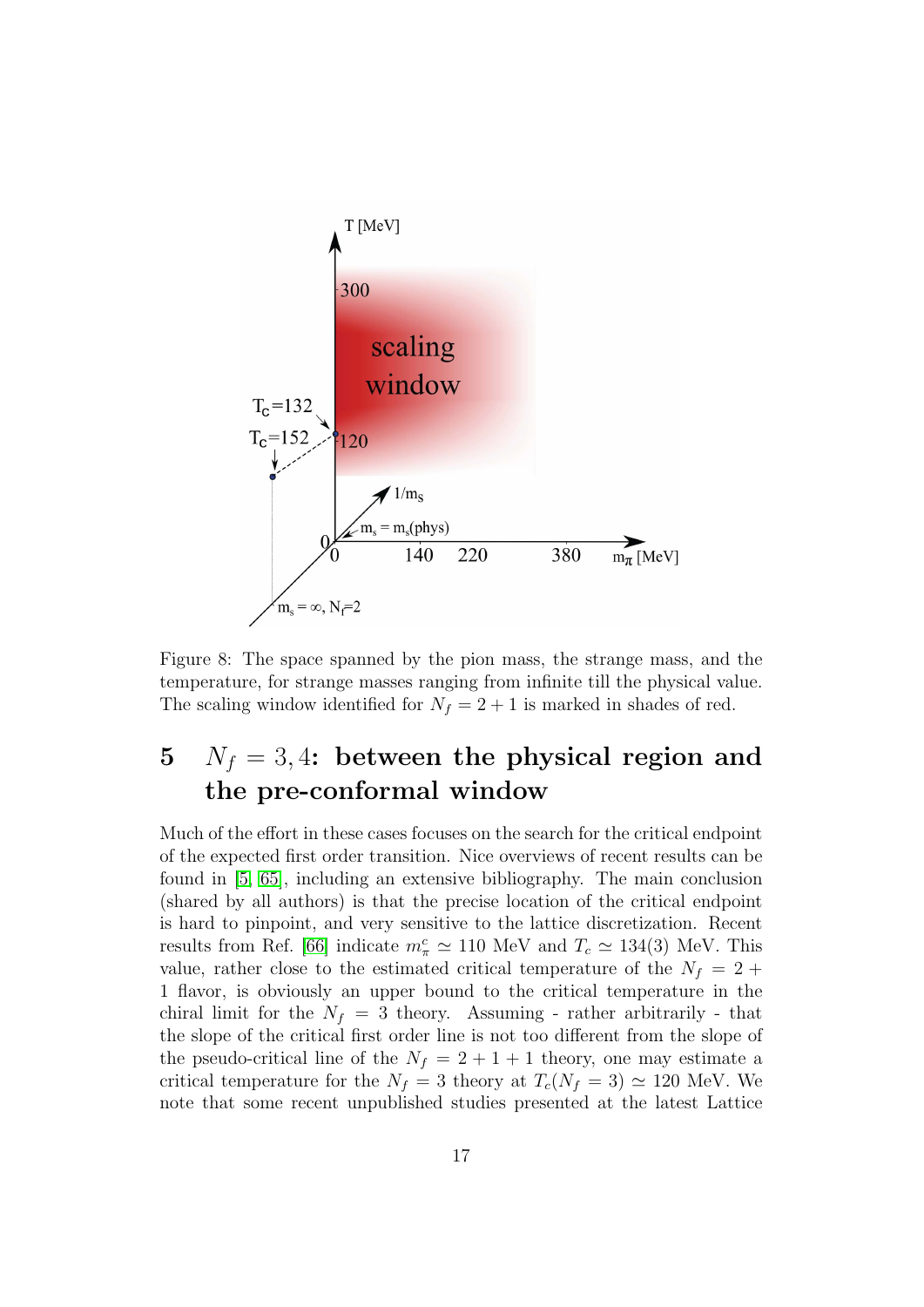

<span id="page-17-0"></span>Figure 9: A sketchy view of the numerical results for the critical temperature  $T_c$  in the temperature, number of flavor plane. The theories with  $N_f = 2$ and  $N_f = 2 + 1$  (marked as non-integer number of flavors) have been sum-marized in Sections [3](#page-9-0) and [4,](#page-10-0)  $N_f = 3$  and  $N_f = 4$  in Section [5,](#page-16-0) and larger  $N_f$ in Section [6.](#page-18-0)

The approach to the conformal window for  $N_f \simeq 12$  is apparent for  $N_f \geq 4$ . See text for details.

conference indicate a lower value  $T_c(N_f = 3) \approx 100$  MeV [\[67\]](#page-28-4).

The candidate endpoint, as well as the guess at the critical temperature in the chiral limit are both marked in Figure [9](#page-17-0) as a blue and cyan triangles, respectively.

Since most studies for  $N_f = 3$  have been carried out with staggered fermions, a suggestion was made [\[65\]](#page-28-2) that the rooting needed at  $N_f = 3$ may be the source of the strong lattice artifacts observed. This motivated an analysis of the  $N_f = 4$  theory, which is free from the rooting issue. However, also in this case it was not possible to locate the critical point with confidence.

In the most recent study [\[68\]](#page-28-5) an extensive investigation with unimproved staggered fermions covering the whole range of  $N_f = 2$  to  $N_f = 8$  was reported. The results suggest that for all studied values of  $N_f$  the first order region significantly shrinks upon taking the continuum limit and eventually the chiral transition in the chiral limit might be second-order (although a tiny first-order region cannot be excluded).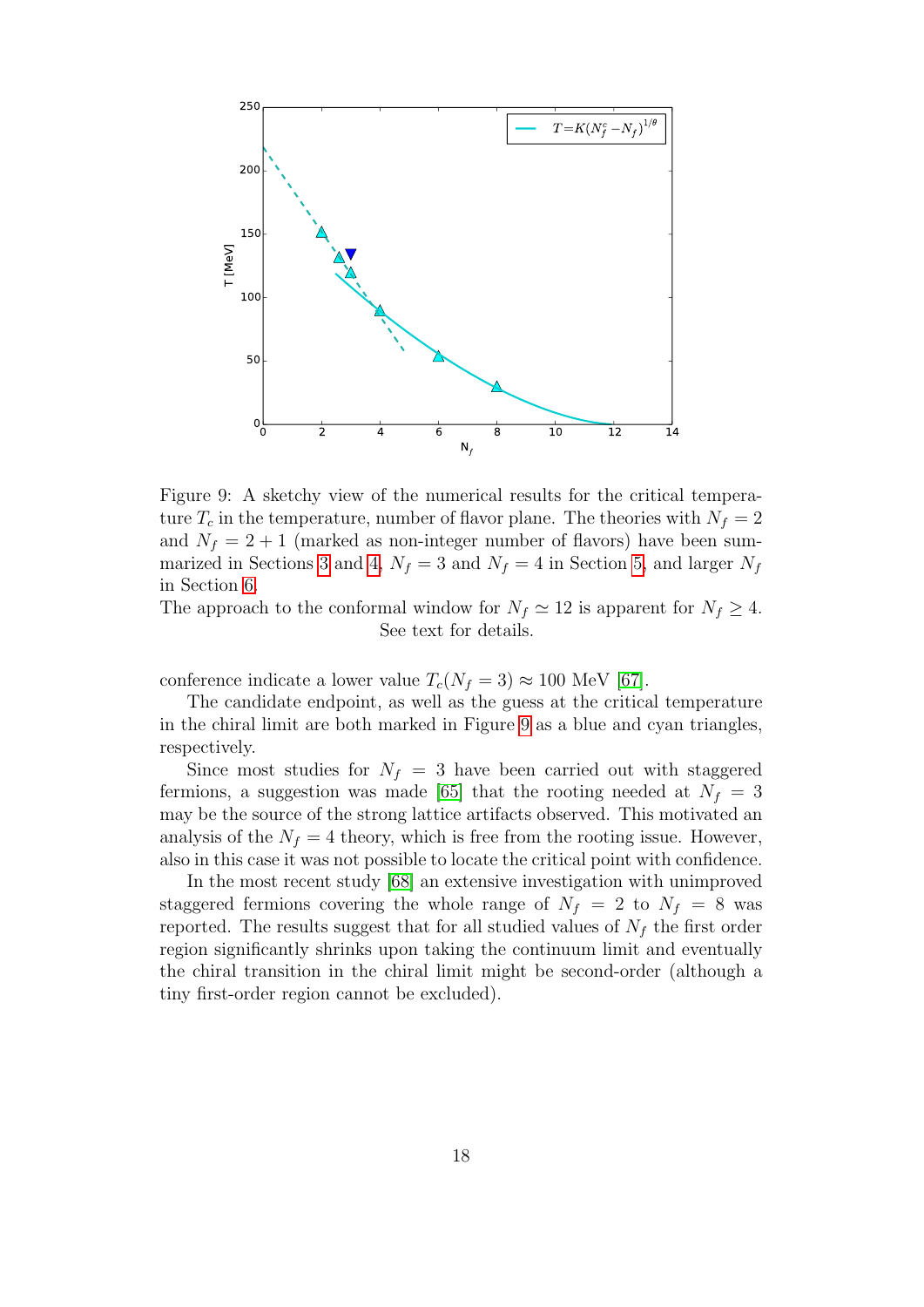### <span id="page-18-0"></span>6 Large  $N_f$

From now on, we approach the conformal window: a region of the phase diagram where chiral symmetry remains unbroken also at zero temperature. Let us then take one step backwards, and ask: what triggers the breaking of the  $SU(N_f) \times SU(N_f)$  symmetry? In the following we briefly summarize the original model calculations leading to the discovery of the conformal window [\[2,](#page-22-1) [69\]](#page-28-6). It is clear that, since these phenomena are strongly-coupled, non-perturbative ones, ab-initio studies such as lattice QCD simulations are needed to confirm, or disprove, analytic predictions.

Let us consider the renormalization group equation for the running coupling:

$$
\mu \frac{\partial}{\partial \mu} \alpha(\mu) = \beta(\alpha) \equiv -b\alpha^2(\mu) - c\alpha^3(\mu) \dots , \qquad (14)
$$

where  $\alpha(\mu) = g^2(\mu)/4\pi$ . With N colors and N<sub>f</sub> fermions in the fundamental representation

$$
b = \frac{1}{6\pi} (11N - 2N_f), \tag{15}
$$

$$
c = \frac{1}{24\pi^2} \left( 34N^2 - 10NN_f - 3\frac{N^2 - 1}{N}N_f \right) . \tag{16}
$$

Hence, the theory is asymptotically free if  $b > 0$ , i.e.  $N_f < \frac{11}{2}N$ , and it has an infrared stable, non-trivial fixed point (FP)  $\alpha_* = -b/c$  if  $b > 0$  and  $c < 0$ . This happens for  $\frac{34N^3}{13N^2+3} < N_f < \frac{11}{2}N$ , in short  $N_f \lt N_f < N_f \lt N_f^*$ .

With the infrared FP for  $N_f^{\star} < N_f < N_f^{\star\star}$  the RG equation for the running coupling can be written as

$$
b \log \left(\frac{q}{\mu}\right) = \frac{1}{\alpha} - \frac{1}{\alpha(\mu)} - \frac{1}{\alpha_*} \log \left(\frac{\alpha \left(\alpha(\mu) - \alpha_*\right)}{\alpha(\mu) \left(\alpha - \alpha_*\right)}\right) ,\qquad (17)
$$

where  $\alpha = \alpha(q)$ .

For  $\alpha$ ,  $\alpha(\mu) < \alpha_*$  we can introduce a scale defined by

$$
\Lambda = \mu \exp\left[\frac{-1}{b\,\alpha_*} \log\left(\frac{\alpha_* - \alpha(\mu)}{\alpha(\mu)}\right) - \frac{1}{b\alpha(\mu)}\right] \,,\tag{18}
$$

so that  $\frac{1}{\alpha} = b \log \left( \frac{q}{\Lambda} \right)$  $\frac{q}{\Lambda}$  +  $\frac{1}{\alpha}$ α∗ log α  $\alpha_*-\alpha$ ). Then, for  $q \gg \Lambda$  the running coupling displays the usual perturbative behavior:  $\alpha \approx \frac{1}{b \log n}$  $\frac{1}{b \log\left(\frac{q}{\Lambda}\right)}$ , while for  $q \ll \Lambda$  it approaches the fixed point  $\alpha_*: \alpha \approx \frac{\alpha_*}{1+\frac{1}{2}}$  $\frac{\alpha_{*}}{1+\frac{1}{e}\left(\frac{q}{\Lambda}\right)^{b\alpha_{*}}}$ .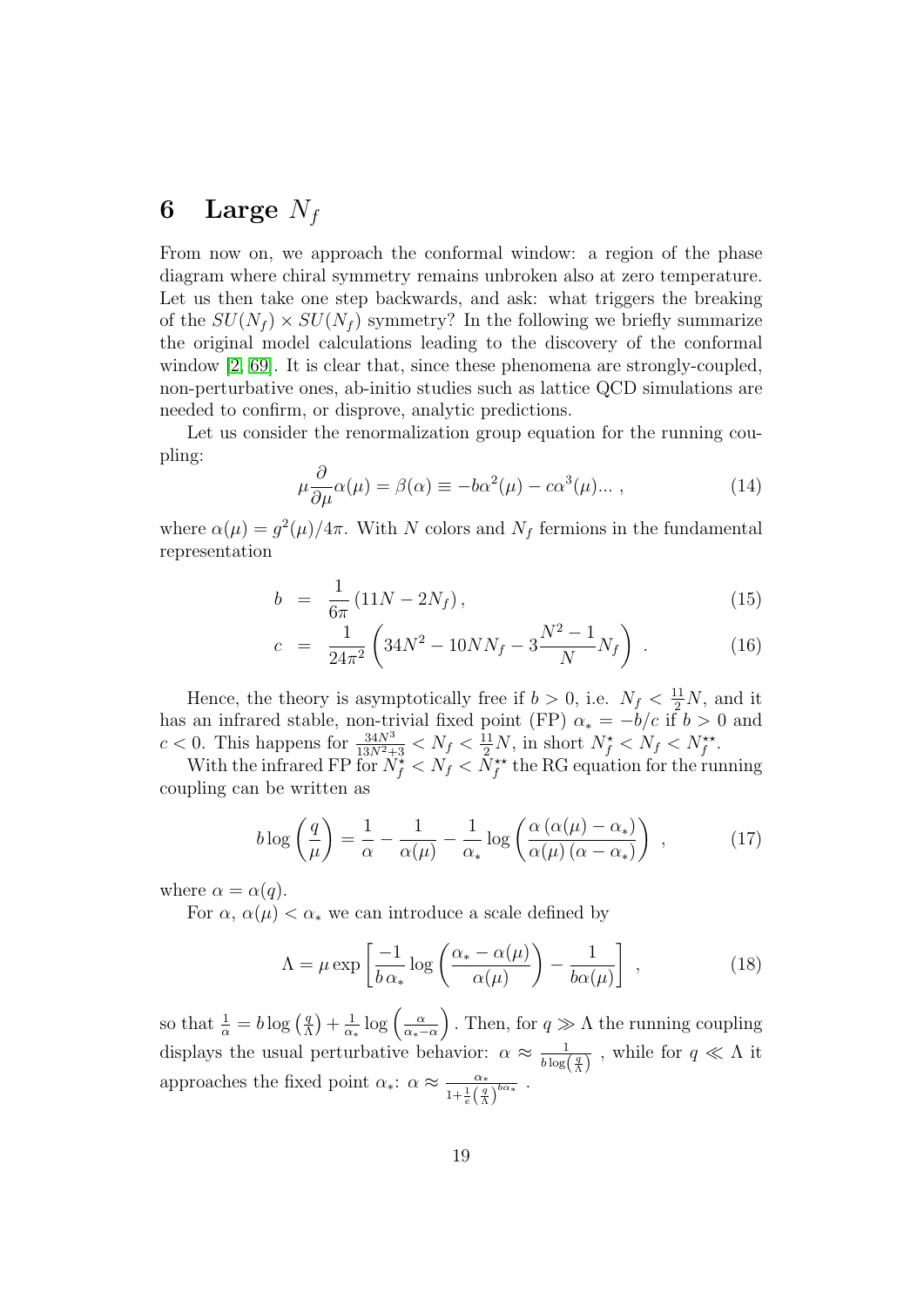These considerations, already present in the famous Banks-Zaks paper [\[70\]](#page-28-7), lead to the discovery of the conformal window [\[69\]](#page-28-6), once one takes into account the condition for chiral breaking. The analysis of two-loop effective potential finds that chiral symmetry breaking is favoured when

$$
\alpha_c \equiv \frac{\pi}{3 C_2(R)} = 2\pi \frac{N}{3(N^2 - 1)},
$$
\n(19)

where  $C_2(R)$  is the quadratic Casimir of the representation.

Till there are no zeros of the beta function, this large value is always reached: as long as  $N_f$  is below the value  $N_f^c$  at which  $\alpha_* = \alpha_c$ , chiral symmetry is spontaneously broken. When the breaking happens, it washes out the IR fixed point and there is the usual running. For  $N_f > N_f^c$  the chirally symmetric theory is infrared conformal [\[2\]](#page-22-1), with anomalous dimension. The transition at  $N_f^c$  is similar to the BKT one. Below, but not too far from  $N_f^c$ , there is scale separation: in ordinary massless QCD dimensional transmutation generates a dimensionful parameters  $\Lambda_{QCD}$  which is the natural mass scale of the theory. Close to the conformal window the coupling 'walks' rather than running, between two scales - above the UV scale there is the usual running, below the IR scale confinement sets in. In between the behaviour is near-conformal. This behaviour, known as scale separation (referring the the distinction between IR and UV scale) offers [\[35\]](#page-25-5) the possibility to build models for a composite Higgs. Lattice studies have scrutinized in detail the model with  $N_f = 8$  [\[71](#page-28-8)[–75\]](#page-28-9), finding evidences of scale separation: the lightest massive state, the scalar of the model, is suited for phenomenology – it could be the Higgs meson. We emphasize that at  $T = 0$ , it is very hard to distinguish a chirally broken theory from a mass-deformed conformal theory, see, for instance, Refs. [\[76–](#page-29-0)[78\]](#page-29-1).

Other vector states lie much above - this is where scale separation is needed - which is why they haven't been observed so far [\[38,](#page-25-7) [74\]](#page-28-10).

Coming back to the main motivation of this writeup, and so to Figure [1,](#page-3-0) we are now interested in the thermal transition in the near-conformal region. The first complete sketch of Figure [1](#page-3-0) was obtained with FRG methods in Ref. [\[79\]](#page-29-2). Lattice studies have focused on the very existence of the transition: indeed, not knowing exactly where the conformal phase begins, the observation of a thermal transition is per se an evidence of a broken phase [\[73\]](#page-28-11), while within the conformal window temperature merely breaks conformality, and there is no thermal phase transition [\[80\]](#page-29-3).

A systematic study of the thermal phase transition as a function of the number of flavors has been carried out in Refs. [\[36,](#page-25-8) [37\]](#page-25-6). The pseudo-critical temperature has been identified by performing lattice simulations for  $N_f =$ 4, 6, 8. After a suitable choice of a common scale among the different theories,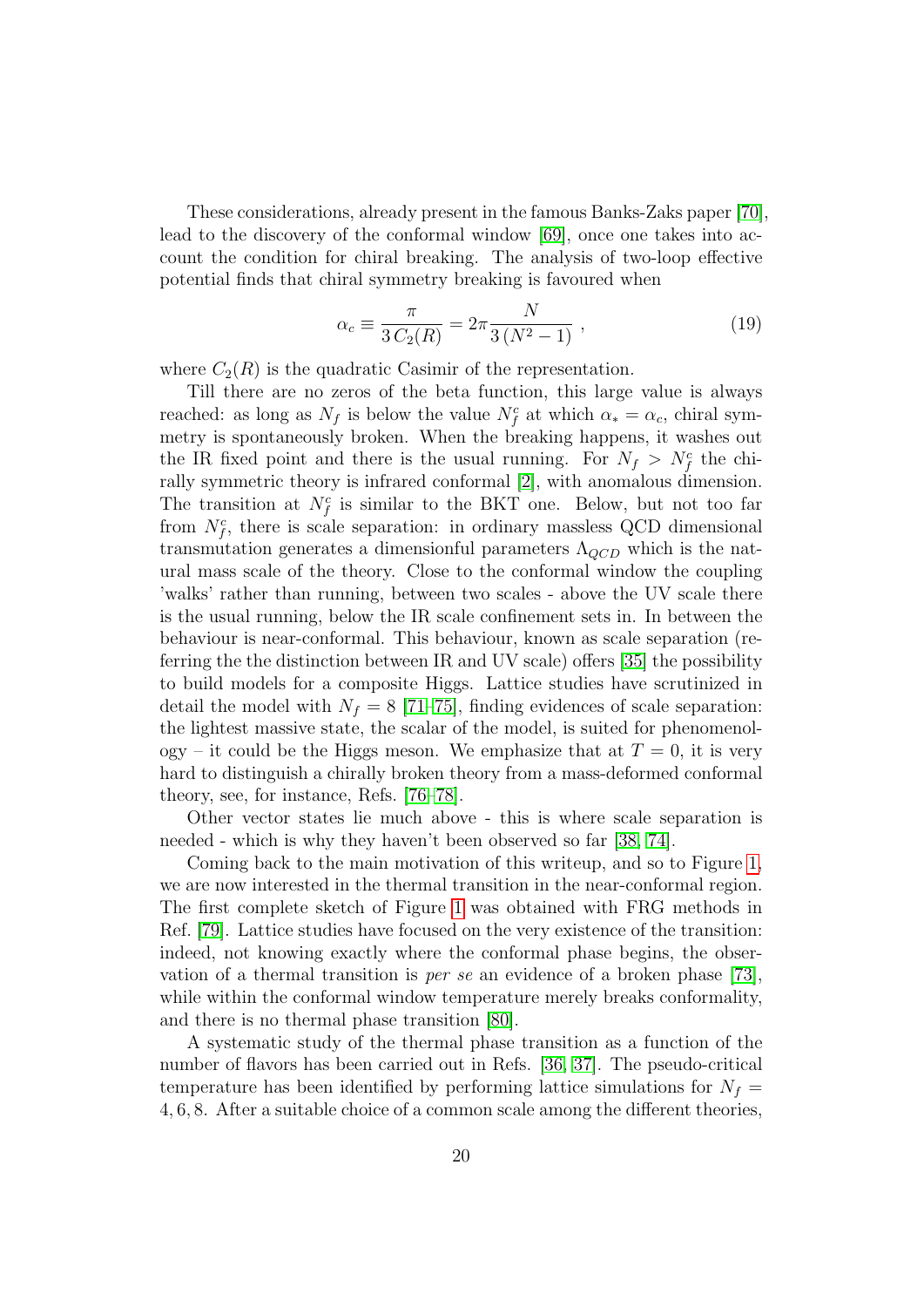it was possible to extrapolate  $T_c(N_f)$  to zero, thus identifying the candidate critical number of flavor. Here an interesting issue appears: shall  $T_c$  follow an essential scaling, as expected of the conformal nature of the transition, or, rather, a power law scaling [\[9\]](#page-23-2)? Again, the quality of the numerical results does not give a clear answer on the nature of the critical behaviour. However, again, luckily, the estimated critical number of flavor does not depend on the parametrization chosen, within the largish errors [\[35\]](#page-25-5).

In Figure [9](#page-17-0) we show the results in the  $N_f$ , T plane. We have used the input from Ref. [\[9\]](#page-23-2), which predicts a linear behaviour of the critical line for small  $N_f$ , and an estimate of the critical temperature for  $N_f = 3$  in the chiral limit to convert the result in the chiral limit for light quarks, and a physical strange mass, to a non-integer number of flavor  $N_f \approx 2.6$ . The results for  $N_f = 4, 6, 8$  are normalized in such a way that  $T_c(N_f = 4)$  follows the linear behaviour predicted for a small number of flavors. The continuous line is the predicted scaling of the critical temperature [\[79\]](#page-29-2):

$$
T_c = K(N_f^c - N_f)^{-2b_0^2(N_f^c)/b_1(N_f^c)}
$$
\n(20)

with a fixed  $N_f^c = 12$  (of course this does not depend on the normalization chosen). The exponent  $-2b_0^2(N_f^c)/b_1(N_f^c) \simeq -1.64$  should be contrasted with the theoretical prediction  $-2b_0^2(12)/b_1(12) = -1.05$  and would correspond to  $N_f^c \simeq 12.9$  [\[79\]](#page-29-2).

We are not aware of any theoretical modeling which explains how the first order behaviour for smaller  $N_f$  eventually develops into the conformal transition. One possible scenario is that the second order  $Z_2$  line, which terminates the first order region above the thermal line, shrinks to zero at  $N_f^c$ . Another possibility is a first order transition [\[10,](#page-23-3) [11\]](#page-23-4): in such a case the would-be critical number of flavor would correspond to a spinodal point, and the critical line would terminate at  $8 \langle N_f^{1st} \langle 12 \rangle$ , where the lower bound stems from the clean observation of chiral breaking in the eight flavor theory. One interesting information emerging from the data is the strength of the phase transition: it has been found that it becomes stronger and stronger when approaching the conformal window [\[4,](#page-22-3) [5,](#page-22-4) [36\]](#page-25-8). Moreover, at the critical point the coupling at the thermal transitions equals the coupling at the infrared fixed point appearing there [\[36\]](#page-25-8). While the critical behaviour remains unclear, the dynamical scenario seems thus well understood. In particular, the  $N_f = 8$  theory remains an interesting candidate for physics beyond the Standard Model [\[71\]](#page-28-8), and its strong first order transition may then be used to model a strong Electroweak transition and the generation of gravitational waves [\[53\]](#page-27-2).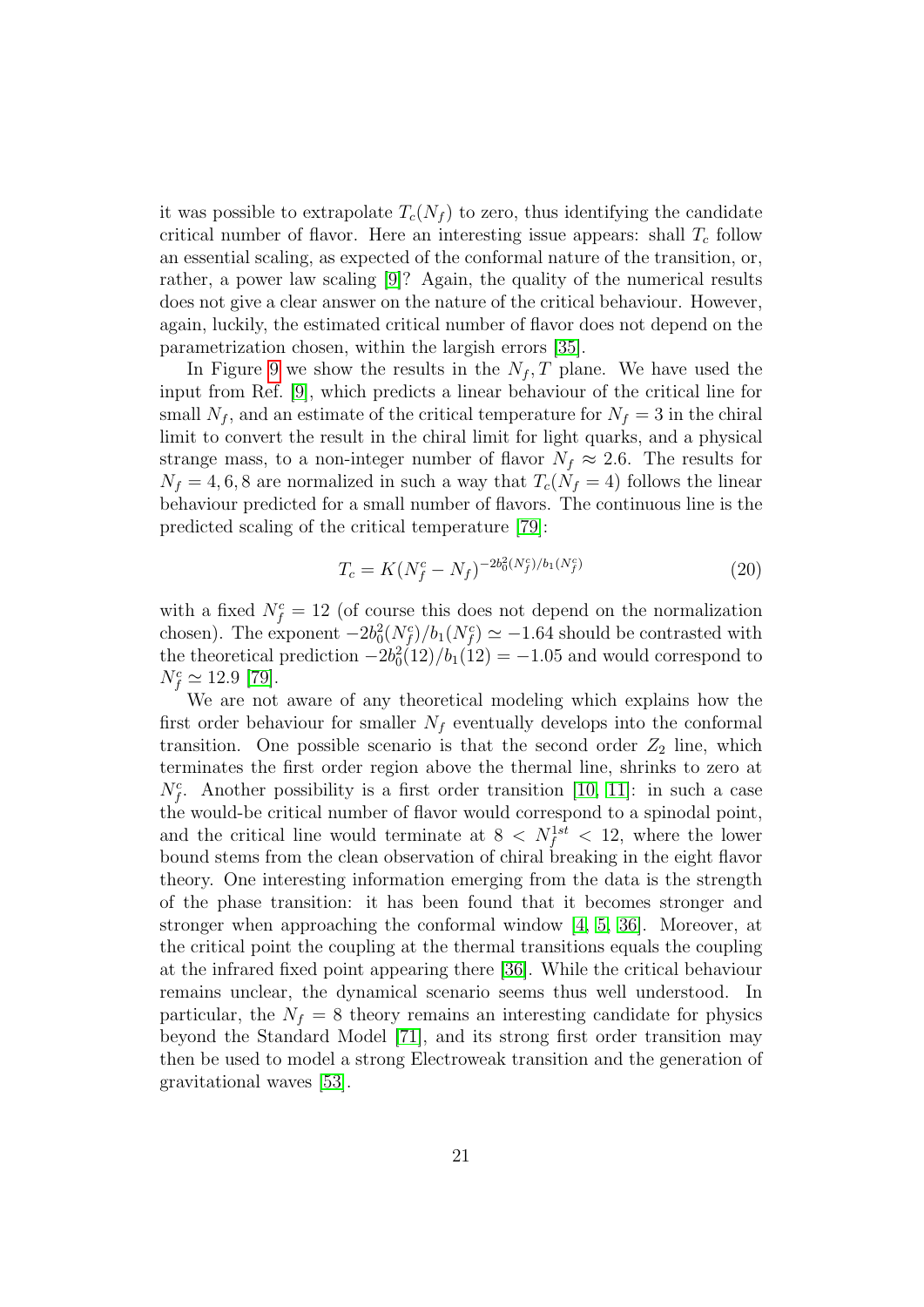#### 7 Summary

The study of the critical line of strong interactions has several interesting points and remaining unknowns.

We started from Figure [1](#page-3-0) and we progressively filled in the qualitative summary plot Figure [9](#page-17-0) with numerical results. The linear, low  $N_f$  part of the critical line has been imposed, by aligning the  $N_f = 2 + 1$  results with the  $N_f = 2$  and  $N_f = 3$ , and by suitably renormalizing the results for large  $N_f$ .

A detailed view for a small number of flavors is given in Figure [8.](#page-16-1) In that plot we have concentrated on the beginning of the chiral critical line, between  $N_f = 2$  and  $N_f = 3$ . We have reviewed our results for  $N_f = 2$  and for  $N_f = 2 + 1 + 1$ , with the strange flavor serving as an interpolator between  $N_f = 2$  and  $N_f = 3$ . We have discussed the results at the physical point, as well as the different scenarios for the chiral limit in the light sector for  $N_f = 2$ , and  $N_f = 2 + 1$ . We have identified a candidate scaling window for the 3D  $O(4)$  theory: the physical pion mass maybe right at the onset of scaling, which extends up to temperatures of about 300 MeV.

 $N_f = 3$  is an interesting unphysical model which would greatly help understanding the critical behaviour for  $N_f = 2+1$ : we have briefly reviewed the status of the search of the endpoint for three quarks of equal masses. Such endpoint would belong to the same  $Z_2$  critical line as the  $m_l = 0, m_s^c$  point in Figure [2.](#page-6-0) Establishing (or ruling out) such a line would greatly contribute to building a consistent scenario for universality in the physical case.

We have then explored the large  $N_f$  region, and discussed the approach to the conformal window. Clearly the results for the thermodynamics of these large number of flavors are much less developed than in the other cases, however there is at least a good compatibility between the anticipated critical behaviour and the data, as well as between the estimated critical number of flavors for the onset of conformality, and the one inferred from the  $T = 0$  studies. It is confirmed that  $N_f = 12$  is a subtle, borderline case, which justifies the use of  $N_f = 8$  as a model for a walking theory, and related phenomenology.

It remains to be understood how the transition changes its nature for first to second order, towards  $N_f = 2$ . And, from the first order to BKT transition, at the onset of the conformal window, if indeed the BKT transition is realised – the possibility of a first order conformal transition has been discussed as well [\[10,](#page-23-3) [11\]](#page-23-4), as well as of a second order transition persisting for large  $N_f$  [\[68\]](#page-28-5), and this remains an open issue. In either cases this transition may well happen for non-integer number of flavors, or, correspondingly, for a finite value of the interpolating mass in the  $N_f + 1$  model. The fate of the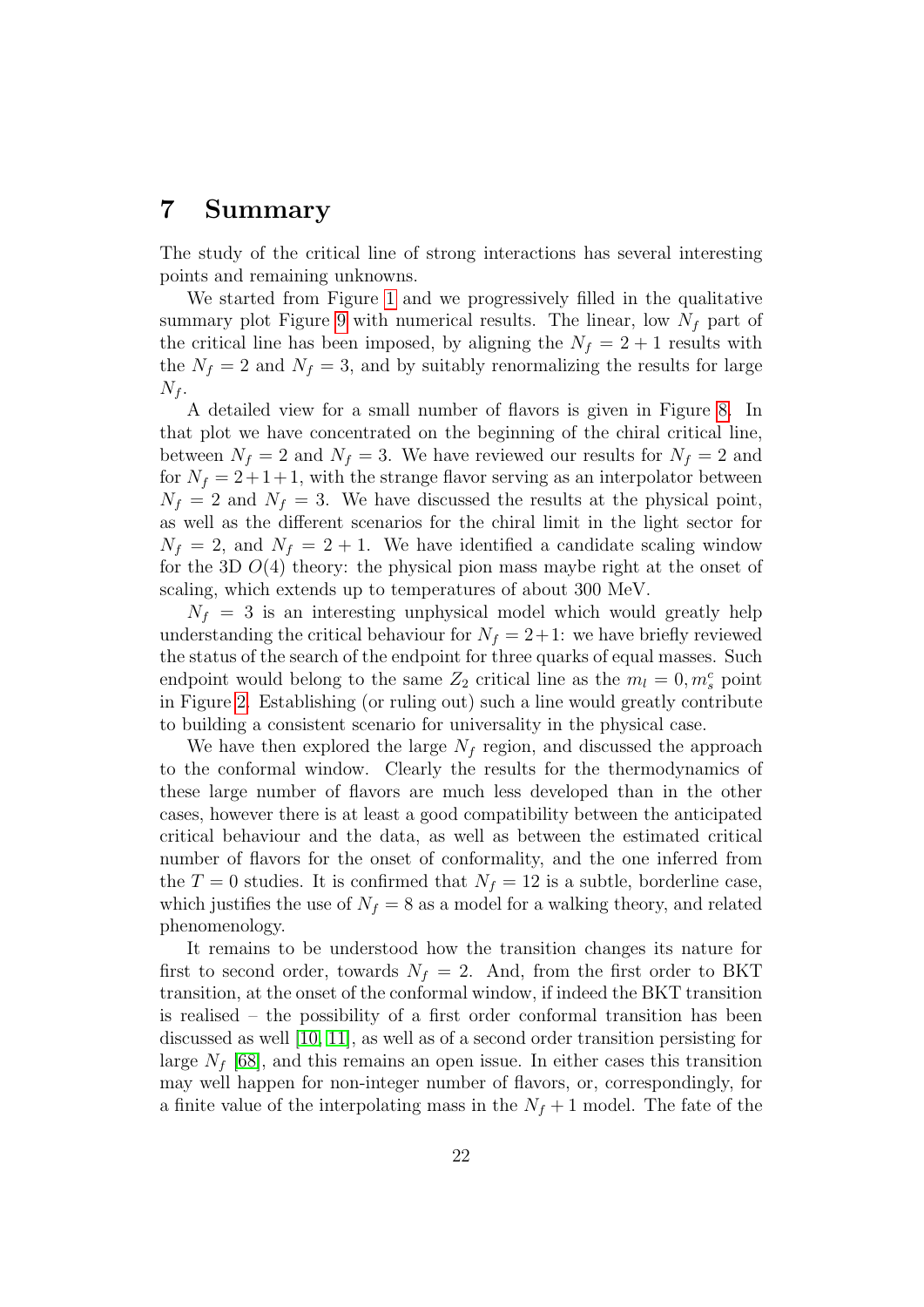anomaly plays an important role in this discussion, and a close comparison between numerical and analytic results may well hold the key to a complete understanding of the properties of the chiral line of strong interactions.

#### Acknowledgements

This work is partially supported by STRONG-2020, a European Union's Horizon 2020 research and innovation programme under grant agreement No. 824093. The work of A.Yu.K. and A.T. was supported by RFBR grant 18-02- 40126. A.T. acknowledges support from the "BASIS" foundation. Numerical simulations have been carried out using computing resources of CINECA (based on the agreement between INFN and CINECA, on the ISCRA project IsB20), the supercomputer of Joint Institute for Nuclear Research "Govorun", and the computing resources of the federal collective usage center Complex for Simulation and Data Processing for Mega-science Facilities at NRC "Kurchatov Institute", <http://ckp.nrcki.ru/>.

## References

- <span id="page-22-0"></span>[1] Robert D. Pisarski and Frank Wilczek. Remarks on the Chiral Phase Transition in Chromodynamics. Phys. Rev. D, 29:338–341, 1984.
- <span id="page-22-1"></span>[2] V. A. Miransky and Koichi Yamawaki. Conformal phase transition in gauge theories. *Phys. Rev. D*,  $55:5051-5066$ , 1997. [Erratum: Phys.Rev.D 56, 3768 (1997)].
- <span id="page-22-2"></span>[3] Krishna Rajagopal and Frank Wilczek. Static and dynamic critical phenomena at a second order QCD phase transition. Nucl. Phys. B, 399:395–425, 1993.
- <span id="page-22-3"></span>[4] Edward Shuryak. QCD with many fermions and QCD topology. J. Phys. Conf. Ser., 432:012022, 2013.
- <span id="page-22-4"></span>[5] Owe Philipsen. Constraining the phase diagram of QCD at finite temperature and density. PoS, LATTICE2019:273, 2019.
- [6] Francesca Cuteri, Owe Philipsen, and Alessandro Sciarra. Progress on the nature of the QCD thermal transition as a function of quark flavors and masses. PoS, LATTICE2018:170, 2018.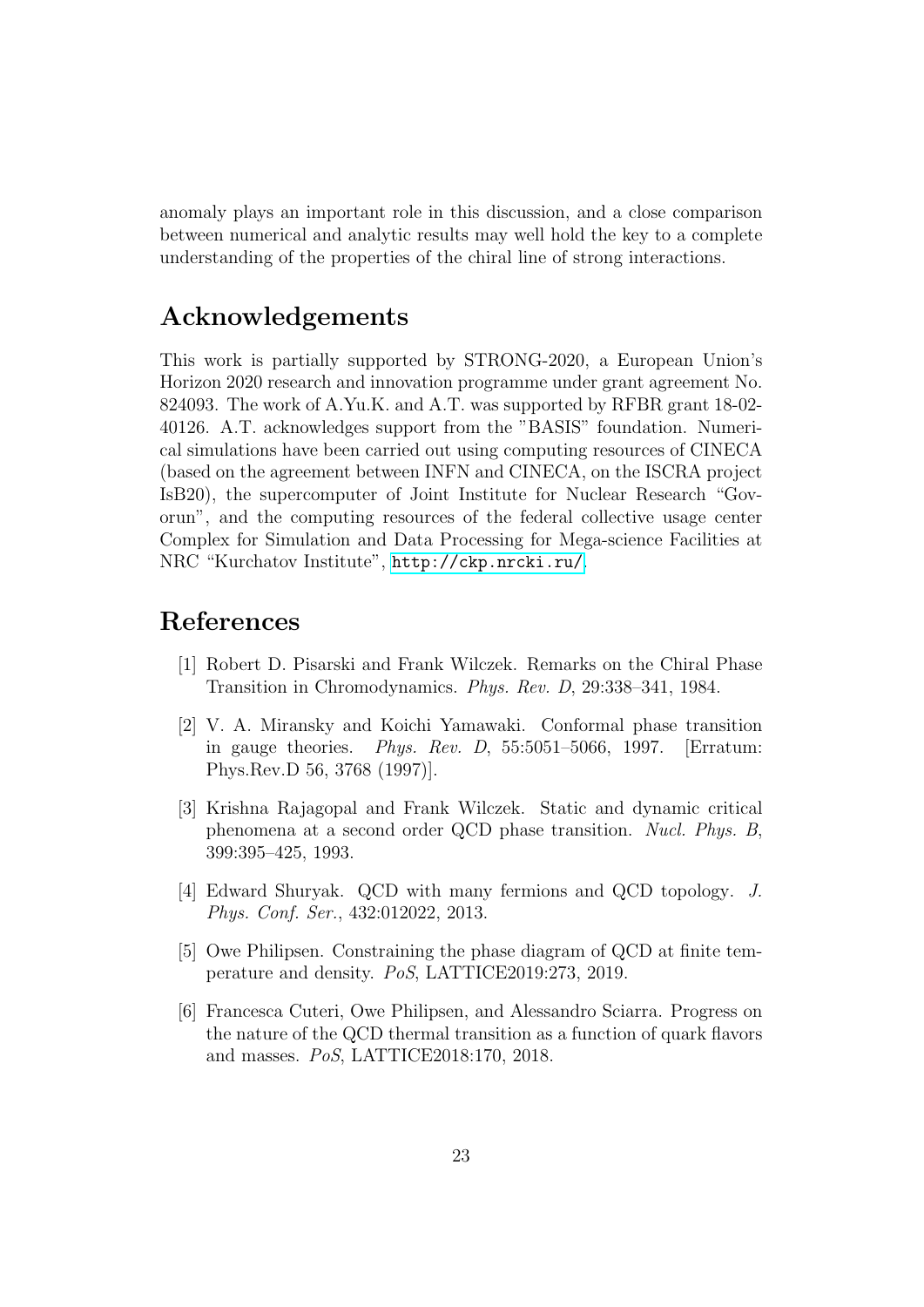- <span id="page-23-0"></span>[7] Francesca Cuteri, Owe Philipsen, and Alessandro Sciarra. QCD chiral phase transition from noninteger numbers of flavors. Phys. Rev. D, 97(11):114511, 2018.
- <span id="page-23-1"></span>[8] V. A. MIRANSKY. Conformal phase transition in qcd like theories and beyond. International Journal of Modern Physics A, 25(27n28):5105–5113, Nov 2010.
- <span id="page-23-2"></span>[9] Jens Braun, Christian S. Fischer, and Holger Gies. Beyond Miransky Scaling. Phys. Rev. D, 84:034045, 2011.
- <span id="page-23-3"></span>[10] Oleg Antipin, Matin Mojaza, and Francesco Sannino. Jumping out of the light-Higgs conformal window. Phys. Rev. D, 87(9):096005, 2013.
- <span id="page-23-4"></span>[11] Francesco Sannino. Jumping Dynamics. Mod. Phys. Lett. A, 28:1350127, 2013.
- <span id="page-23-5"></span>[12] Claudia Ratti. Lattice QCD and heavy ion collisions: a review of recent progress. Rept. Prog. Phys., 81(8):084301, 2018.
- <span id="page-23-6"></span>[13] Heng-Tong Ding. New developments in lattice QCD on equilibrium physics and phase diagram. In 28th International Conference on Ultrarelativistic Nucleus-Nucleus Collisions, 2 2020.
- <span id="page-23-7"></span>[14] Edward V. Shuryak. Which chiral symmetry is restored in hot QCD? Comments Nucl. Part. Phys., 21(4):235–248, 1994.
- <span id="page-23-8"></span>[15] Andrea Pelissetto and Ettore Vicari. Relevance of the axial anomaly at the finite-temperature chiral transition in QCD. Phys. Rev. D, 88(10):105018, 2013.
- <span id="page-23-9"></span>[16] Angel G´omez Nicola, Jacobo Ruiz de Elvira, Andrea Vioque-Rodríguez, and David Alvarez-Herrero. The role of strangeness in chiral and  $U(1)_{A}$  restoration. 12 2020.
- <span id="page-23-10"></span>[17] H. T. Ding, S. T. Li, Swagato Mukherjee, A. Tomiya, X. D. Wang, and Y. Zhang. Correlated Dirac Eigenvalues and Axial Anomaly in Chiral Symmetric QCD. Phys. Rev. Lett., 126(8):082001, 2021.
- [18] Olaf Kaczmarek, Lukas Mazur, and Sayantan Sharma. Eigenvalue spectra of QCD and the fate of  $U_A(1)$  breaking towards the chiral limit. 2 2021.
- [19] Olaf Kaczmarek, Frithjof Karsch, Anirban Lahiri, Lukas Mazur, and Christian Schmidt. QCD phase transition in the chiral limit. 3 2020.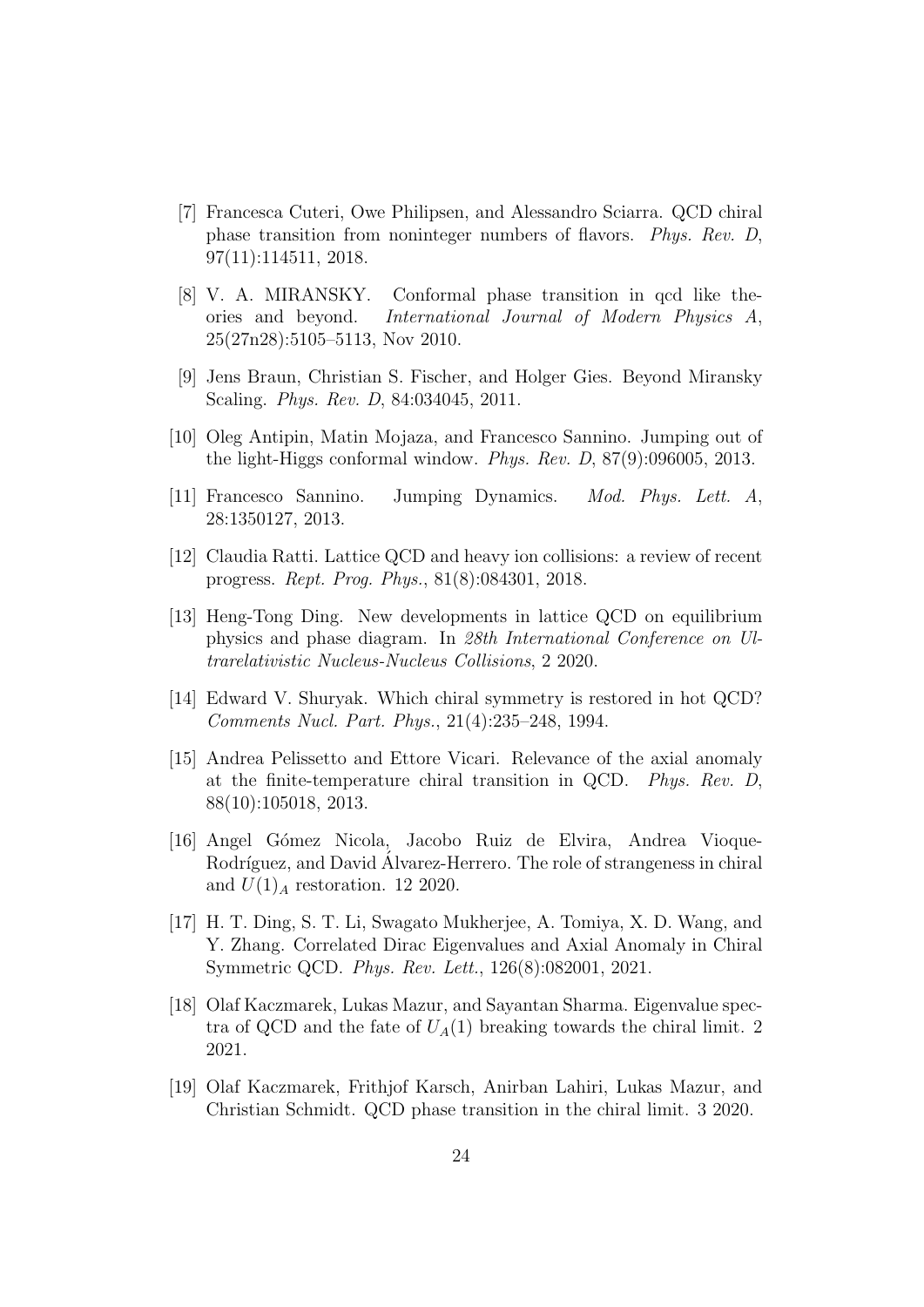- [20] S. Aoki, Y. Aoki, H. Fukaya, S. Hashimoto, C. Rohrhofer, and K. Suzuki. Role of axial U(1) anomaly in chiral susceptibility of QCD at high temperature. 3 2021.
- [21] S. Aoki, Y. Aoki, G. Cossu, H. Fukaya, S. Hashimoto, T. Kaneko, C. Rohrhofer, and K. Suzuki. Study of the axial  $U(1)$  anomaly at high temperature with lattice chiral fermions. Phys. Rev. D, 103(7):074506, 2021.
- [22] Lukas Mazur, Olaf Kaczmarek, Edwin Laermann, and Sayantan Sharma. The fate of axial  $U(1)$  in 2+1 flavor QCD towards the chiral limit. PoS, LATTICE2018:153, 2019.
- [23] Michael I. Buchoff, Michael Cheng, Norman H. Christ, H.-T. Ding, Chulwoo Jung, F. Karsch, Zhongjie Lin, R. D. Mawhinney, Swagato Mukherjee, P. Petreczky, Dwight Renfrew, Chris Schroeder, P. M. Vranas, and Hantao Yin. Qcd chiral transition,  $u(1)<sub>A</sub>$  symmetry and the dirac spectrum using domain wall fermions. Phys. Rev. D, 89:054514, Mar 2014.
- [24] Kei Suzuki, Sinya Aoki, Yasumichi Aoki, Guido Cossu, Hidenori Fukaya, Shoji Hashimoto, and Christian Rohrhofer. Axial U(1) symmetry and mesonic correlators at high temperature in  $N_f = 2$  lattice QCD. In 37th International Symposium on Lattice Field Theory, 1 2020.
- [25] Takuya Kanazawa and Naoki Yamamoto. U (1) axial symmetry and Dirac spectra in QCD at high temperature. *JHEP*, 01:141, 2016.
- [26] Sinya Aoki, Hidenori Fukaya, and Yusuke Taniguchi. Chiral symmetry restoration, eigenvalue density of Dirac operator and axial  $U(1)$ anomaly at finite temperature. Phys. Rev. D, 86:114512, 2012.
- [27] A. Tomiya, G. Cossu, S. Aoki, H. Fukaya, S. Hashimoto, T. Kaneko, and J. Noaki. Evidence of effective axial U(1) symmetry restoration at high temperature QCD. Phys. Rev. D, 96(3):034509, 2017. [Addendum: Phys.Rev.D 96, 079902 (2017)].
- <span id="page-24-0"></span>[28] Bastian B. Brandt, Marco Cè, Anthony Francis, Tim Harris, Harvey B. Meyer, Hartmut Wittig, and Owe Philipsen. Testing the strength of the  $U_A(1)$  anomaly at the chiral phase transition in two-flavour QCD. PoS, CD2018:055, 2019.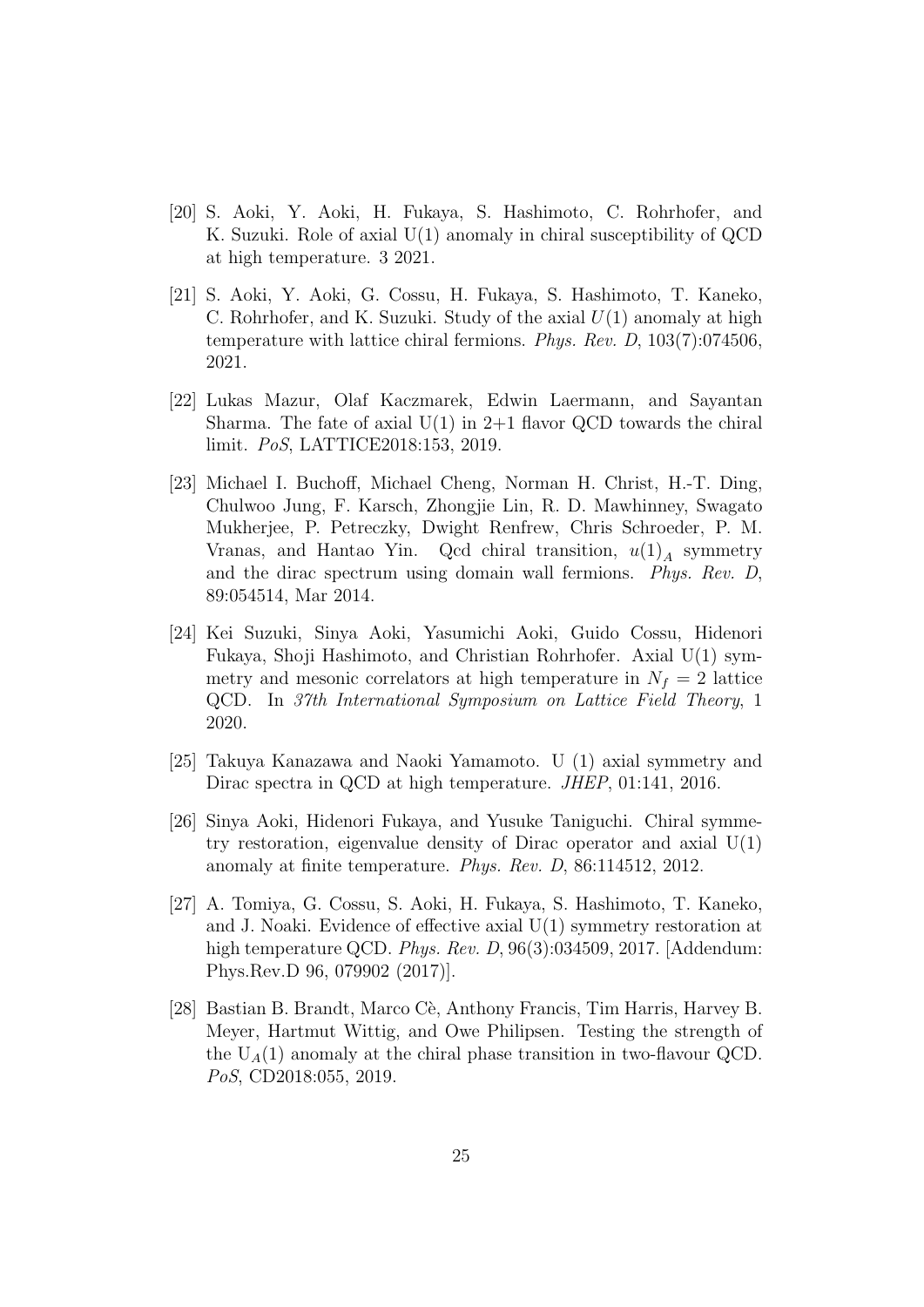- <span id="page-25-1"></span>[29] Bastian B. Brandt, Anthony Francis, Harvey B. Meyer, Owe Philipsen, Daniel Robaina, and Hartmut Wittig. On the strength of the  $U_A(1)$ anomaly at the chiral phase transition in  $N_f = 2$  QCD. JHEP, 12:158, 2016.
- [30] Guido Cossu, Sinya Aoki, Hidenori Fukaya, Shoji Hashimoto, Takashi Kaneko, Hideo Matsufuru, and Jun-Ichi Noaki. Finite temperature study of the axial  $U(1)$  symmetry on the lattice with overlap fermion formulation. Phys. Rev. D, 87(11):114514, 2013. [Erratum: Phys.Rev.D 88, 019901 (2013)].
- <span id="page-25-0"></span>[31] Ting-Wai Chiu, Wen-Ping Chen, Yu-Chih Chen, Han-Yi Chou, and Tung-Han Hsieh. Chiral symmetry and axial U(1) symmetry in finite temperature QCD with domain-wall fermion. PoS, LATTICE2013:165, 2014.
- <span id="page-25-2"></span>[32] A. Yu. Kotov, M. P. Lombardo, and A. Trunin. QCD transition at the physical point, and its scaling window from twisted mass Wilson fermions. 5 2021.
- <span id="page-25-3"></span>[33] Andrey Yu. Kotov, Maria Paola Lombardo, and Anton M. Trunin. Finite temperature QCD with  $N_f = 2 + 1 + 1$  Wilson twisted mass fermions at physical pion, strange and charm masses. Eur. Phys. J., A56(8):203, 2020.
- <span id="page-25-4"></span>[34] Andrey Yu. Kotov, Maria Paola Lombardo, and Anton M. Trunin. Fate of the  $\eta'$  in the quark gluon plasma. Phys. Lett. B, 794:83–88, 2019.
- <span id="page-25-5"></span>[35] Maria Paola Lombardo, Kohtaroh Miura, Tiago J. Nunes da Silva, and Elisabetta Pallante. One, two, zero: Scales of strong interactions. Int. J. Mod. Phys. A, 29(25):1445007, 2014.
- <span id="page-25-8"></span>[36] Kohtaroh Miura and Maria Paola Lombardo. Lattice Monte-Carlo study of pre-conformal dynamics in strongly flavoured QCD in the light of the chiral phase transition at finite temperature. Nucl. Phys. B, 871:52–81, 2013.
- <span id="page-25-6"></span>[37] Kohtaroh Miura, Maria Paola Lombardo, and Elisabetta Pallante. Chiral phase transition at finite temperature and conformal dynamics in large Nf QCD. Phys. Lett. B, 710:676–682, 2012.
- <span id="page-25-7"></span>[38] Giacomo Cacciapaglia, Claudio Pica, and Francesco Sannino. Fundamental Composite Dynamics: A Review. Phys. Rept., 877:1–70, 2020.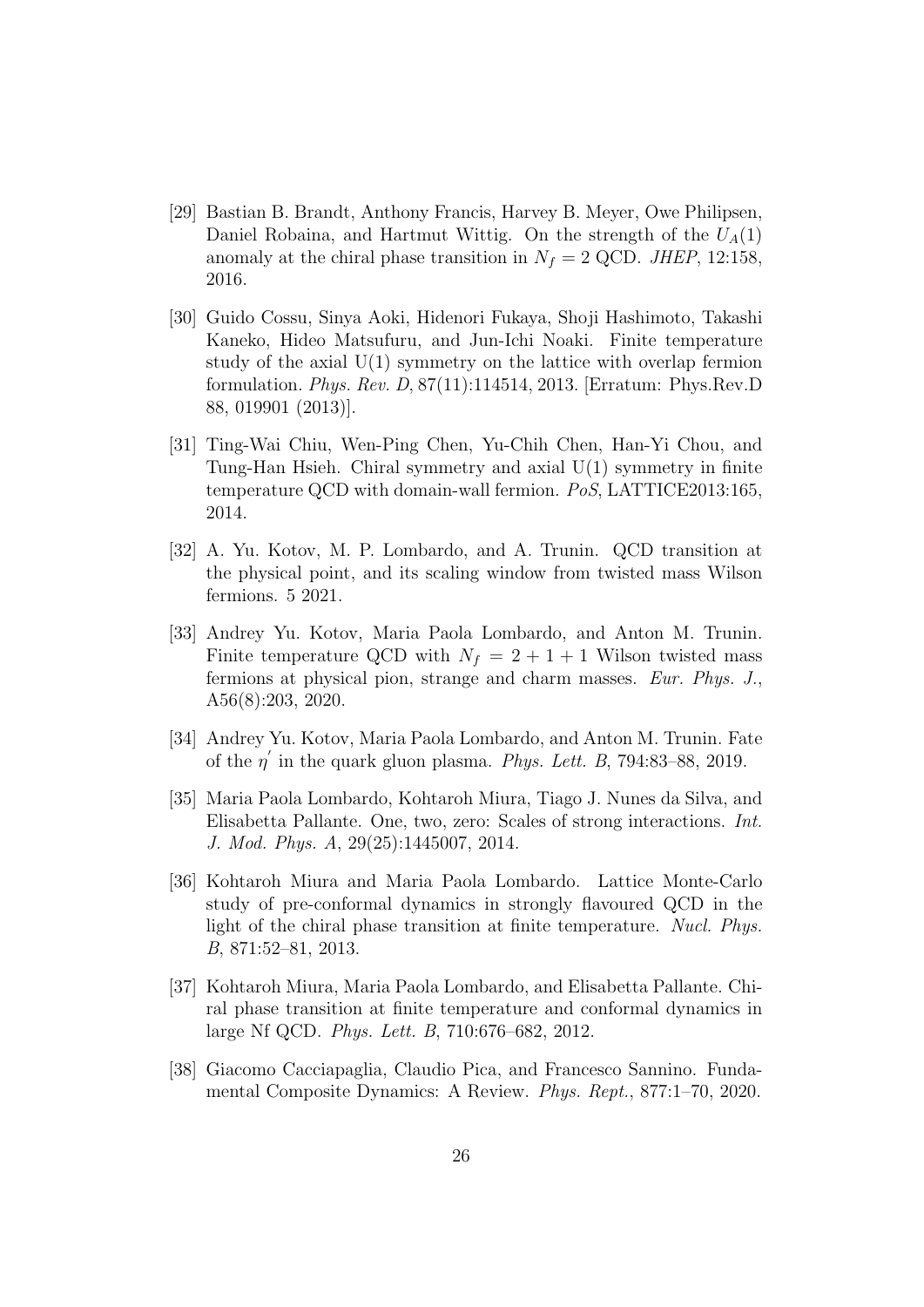- <span id="page-26-0"></span>[39] Andrea Pelissetto and Ettore Vicari. Critical phenomena and renormalization group theory. Phys. Rept., 368:549–727, 2002.
- <span id="page-26-1"></span>[40] Jurgen Engels and Tereza Mendes. Goldstone mode effects and scaling function for the three-dimensional  $O(4)$  model. *Nucl. Phys.*, B572:289– 304, 2000.
- <span id="page-26-2"></span>[41] V.L. Ginzburg. Fiz. Tverd. Tela, 2:1824, 1960.
- <span id="page-26-3"></span>[42] L. A. Fernandez, J. J. Ruiz-Lorenzo, M. P. Lombardo, and A. Tarancon. Weak first order transitions: The Two-dimensional Potts model. Phys. Lett. B, 277:485–490, 1992.
- <span id="page-26-4"></span>[43] P.C. Hohenberg and A.P. Krekhov. An introduction to the ginzburg–landau theory of phase transitions and nonequilibrium patterns. Physics Reports, 572:1–42, Apr 2015.
- <span id="page-26-5"></span>[44] J. Engels and F. Karsch. The scaling functions of the free energy density and its derivatives for the 3d  $O(4)$  model. *Phys. Rev.*, D85:094506, 2012.
- <span id="page-26-6"></span>[45] Aleksandar Kocic, John B. Kogut, and Maria-Paola Lombardo. Universal properties of chiral symmetry breaking. Nucl. Phys., B398:376–404, 1993.
- [46] Frithjof Karsch and Edwin Laermann. Susceptibilities, the specific heat and a cumulant in two flavor QCD. Phys. Rev. D, 50:6954–6962, 1994.
- <span id="page-26-7"></span>[47] H.T. Ding et al. Chiral Phase Transition Temperature in ( 2+1 )-Flavor QCD. Phys. Rev. Lett., 123(6):062002, 2019.
- <span id="page-26-8"></span>[48] J. B. Kogut, J. F. Lagae, and D. K. Sinclair. Topology, fermionic zero modes and flavor singlet correlators in finite temperature QCD. Phys. Rev., D58:054504, 1998.
- <span id="page-26-9"></span>[49] Wolfgang Unger. The chiral phase transition of  $OCD$  with  $2+1$  flavors: a lattice study on Goldstone modes and universal scaling. PhD thesis, U. Bielefeld (main), 2010.
- <span id="page-26-10"></span>[50] Aleksandar Kocic and John B. Kogut. Phase transitions at finite temperature and dimensional reduction for fermions and bosons. Nucl. Phys. B, 455:229–273, 1995.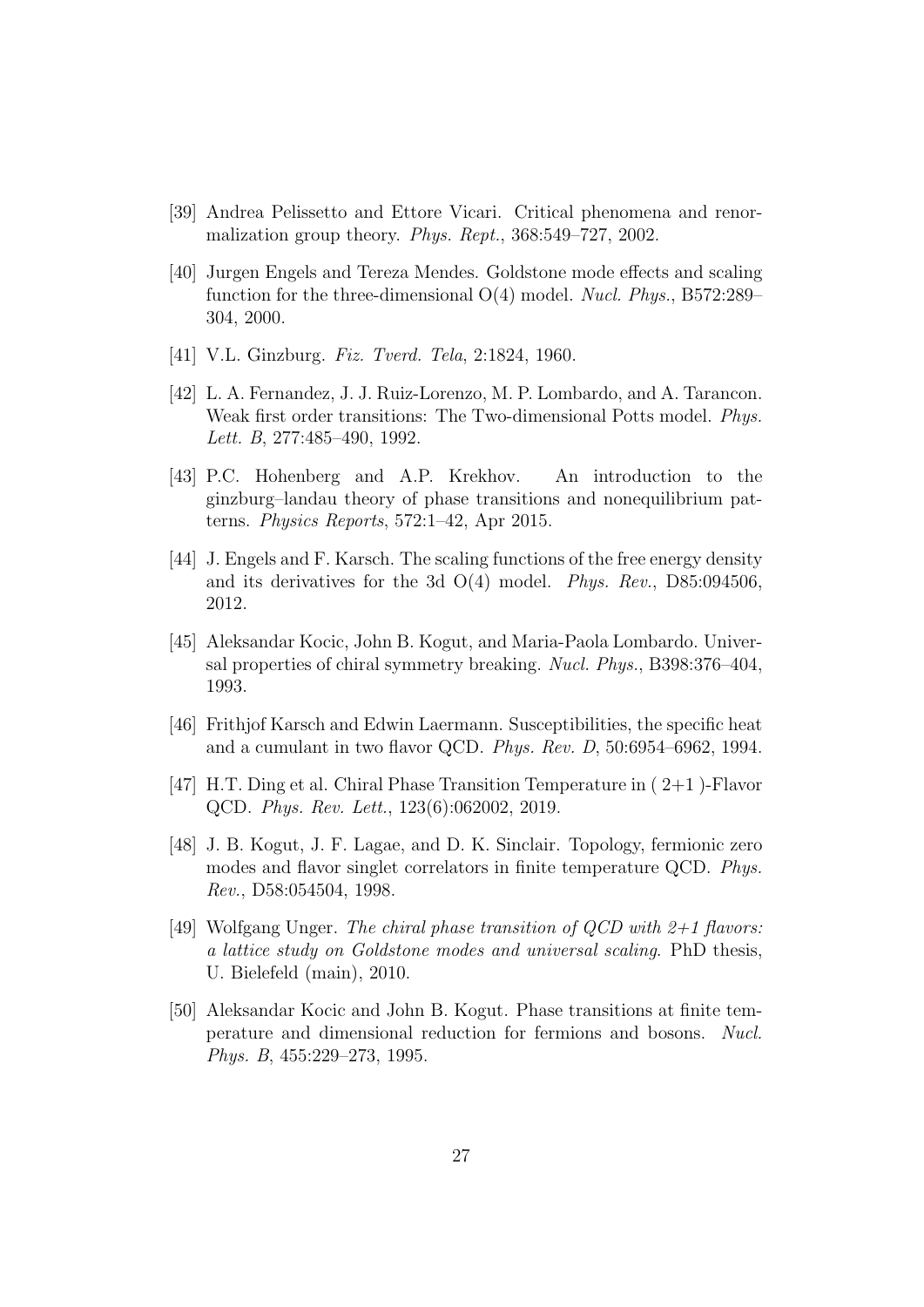- <span id="page-27-0"></span>[51] Michele Caselle and Marianna Sorba. Charting the scaling region of the Ising universality class in two and three dimensions. Phys. Rev. D, 102(1):014505, 2020.
- <span id="page-27-1"></span>[52] We thank Rob Pisarski for discussions on this point.
- <span id="page-27-2"></span>[53] Kohtaroh Miura, Hiroshi Ohki, Saeko Otani, and Koichi Yamawaki. Gravitational Waves from Walking Technicolor. JHEP, 10:194, 2019.
- <span id="page-27-3"></span>[54] Tomoaki Nogawa, Takehisa Hasegawa, and Koji Nemoto. Generalized scaling theory for critical phenomena including essential singularities and infinite dimensionality. Phys. Rev. Lett., 108:255703, Jun 2012.
- <span id="page-27-4"></span>[55] Ettore Vicari and Haralambos Panagopoulos. Theta dependence of  $SU(N)$  gauge theories in the presence of a topological term. Phys. Rept., 470:93–150, 2009.
- <span id="page-27-5"></span>[56] Florian Burger, Ernst-Michael Ilgenfritz, Malik Kirchner, Maria Paola Lombardo, Michael Müller-Preussker, Owe Philipsen, Carsten Urbach, and Lars Zeidlewicz. Thermal QCD transition with two flavors of twisted mass fermions. Phys. Rev. D, 87(7):074508, 2013.
- <span id="page-27-6"></span>[57] Jens Braun, Wei-Jie Fu, Jan M. Pawlowski, Fabian Rennecke, Daniel Rosenblüh, and Shi Yin. Chiral Susceptibility in  $(2+1)$ -flavour QCD. 3 2020.
- <span id="page-27-7"></span>[58] A. Bazavov et al. Chiral crossover in QCD at zero and non-zero chemical potentials. Phys. Lett., B795:15–21, 2019.
- <span id="page-27-8"></span>[59] Gert Aarts et al. Spectral quantities in thermal QCD: a progress report from the FASTSUM collaboration. In 37th International Symposium on Lattice Field Theory, 2019.
- <span id="page-27-9"></span>[60] G. Aarts et al. Properties of the QCD thermal transition with  $N_f =$  $2 + 1$  flavours of Wilson quark. 7 2020.
- <span id="page-27-10"></span>[61] Szabolcs Borsanyi, Zoltan Fodor, Jana N. Guenther, Ruben Kara, Sandor D. Katz, Paolo Parotto, Attila Pasztor, Claudia Ratti, and Kálman K. Szabó. Qcd crossover at finite chemical potential from lattice simulations. Physical Review Letters, 125(5), Jul 2020.
- <span id="page-27-11"></span>[62] Jens Braun, Bertram Klein, and Piotr Piasecki. On the scaling behavior of the chiral phase transition in qcd in finite and infinite volume. The European Physical Journal C, 71(3), Mar 2011.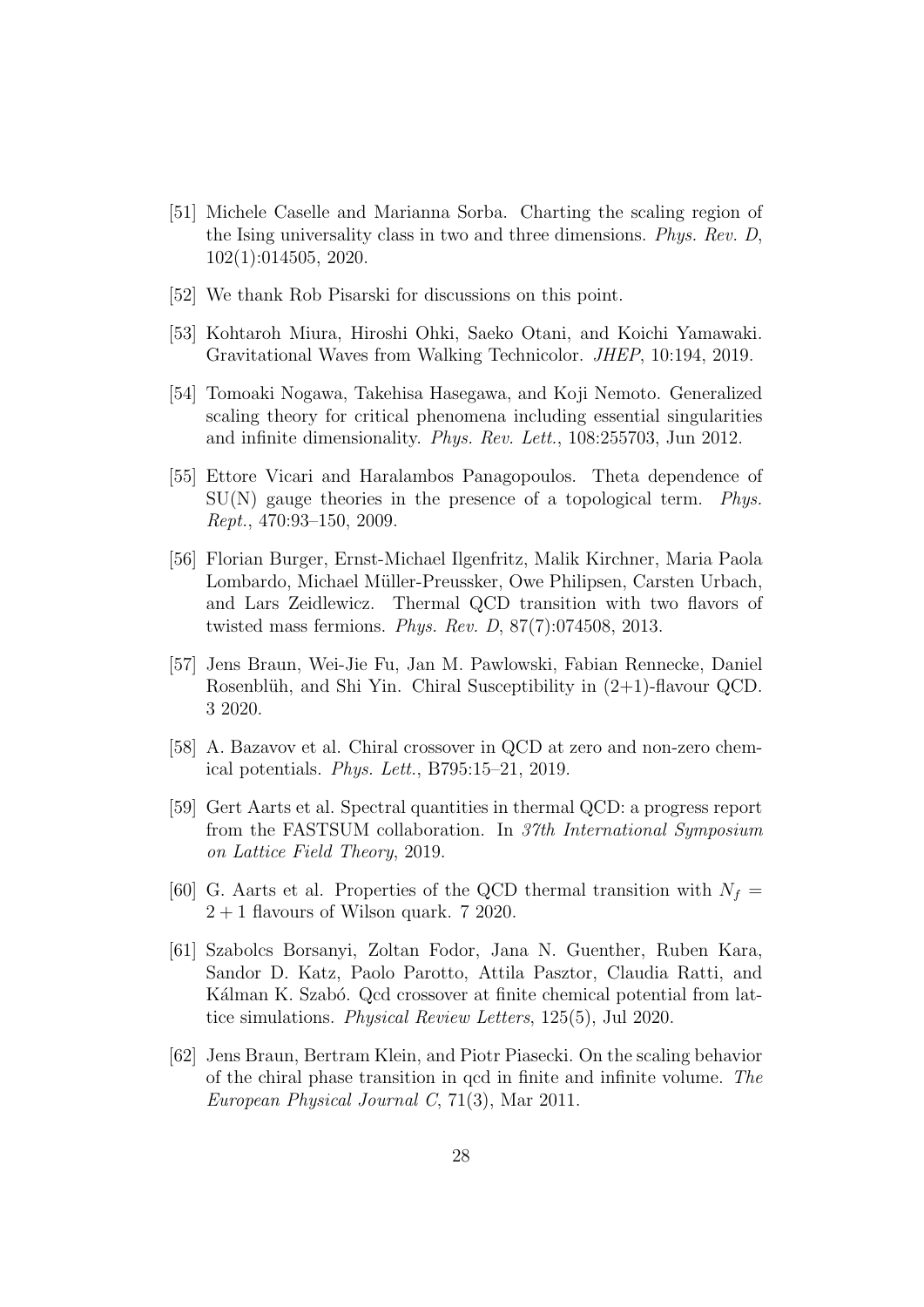- <span id="page-28-0"></span>[63] Florian Burger, Ernst-Michael Ilgenfritz, Maria Paola Lombardo, and Anton Trunin. Chiral observables and topology in hot QCD with two families of quarks. Phys. Rev. D, 98(9):094501, 2018.
- <span id="page-28-1"></span>[64] Maria Paola Lombardo and Anton Trunin. Topology and axions in QCD. Int. J. Mod. Phys. A, 35(20):2030010, 2020.
- <span id="page-28-2"></span>[65] Philippe de Forcrand and Massimo D'Elia. Continuum limit and universality of the Columbia plot. PoS, LATTICE2016:081, 2017.
- <span id="page-28-3"></span>[66] Yoshinobu Kuramashi, Yoshifumi Nakamura, Hiroshi Ohno, and Shinji Takeda. Nature of the phase transition for finite temperature  $N_f = 3$ QCD with nonperturbatively  $O(a)$  improved Wilson fermions at  $N_t =$ 12. Phys. Rev. D, 101(5):054509, 2020.
- <span id="page-28-4"></span>[67] S. Sharma et al. Talk at lattice 2021, to appear in the proceedings, 2021.
- <span id="page-28-5"></span>[68] Francesca Cuteri, Owe Philipsen, and Alessandro Sciarra. On the order of the QCD chiral phase transition for different numbers of quark flavours. 7 2021.
- <span id="page-28-6"></span>[69] Thomas Appelquist, Anuradha Ratnaweera, John Terning, and L. C. R. Wijewardhana. The Phase structure of an SU(N) gauge theory with N(f) flavors. Phys. Rev. D, 58:105017, 1998.
- <span id="page-28-7"></span>[70] Tom Banks and A. Zaks. On the Phase Structure of Vector-Like Gauge Theories with Massless Fermions. Nucl. Phys. B, 196:189–204, 1982.
- <span id="page-28-8"></span>[71] Thomas Appelquist et al. Near-conformal dynamics in a chirally broken system. Phys. Rev. D, 103(1):014504, 2021.
- [72] Oliver Witzel. Review on Composite Higgs Models. PoS, LAT-TICE2018:006, 2019.
- <span id="page-28-11"></span>[73] Albert Deuzeman, Maria Paola Lombardo, and Elisabetta Pallante. The Physics of eight flavours. Phys. Lett. B, 670:41–48, 2008.
- <span id="page-28-10"></span>[74] Thomas DeGrand. Lattice tests of beyond Standard Model dynamics. Rev. Mod. Phys., 88:015001, 2016.
- <span id="page-28-9"></span>[75] Yasumichi Aoki, Tatsumi Aoyama, Masafumi Kurachi, Toshihide Maskawa, Kei-ichi Nagai, Hiroshi Ohki, Akihiro Shibata, Koichi Yamawaki, and Takeshi Yamazaki. Walking signals in  $N_f = 8$  QCD on the lattice. Phys. Rev. D, 87(9):094511, 2013.